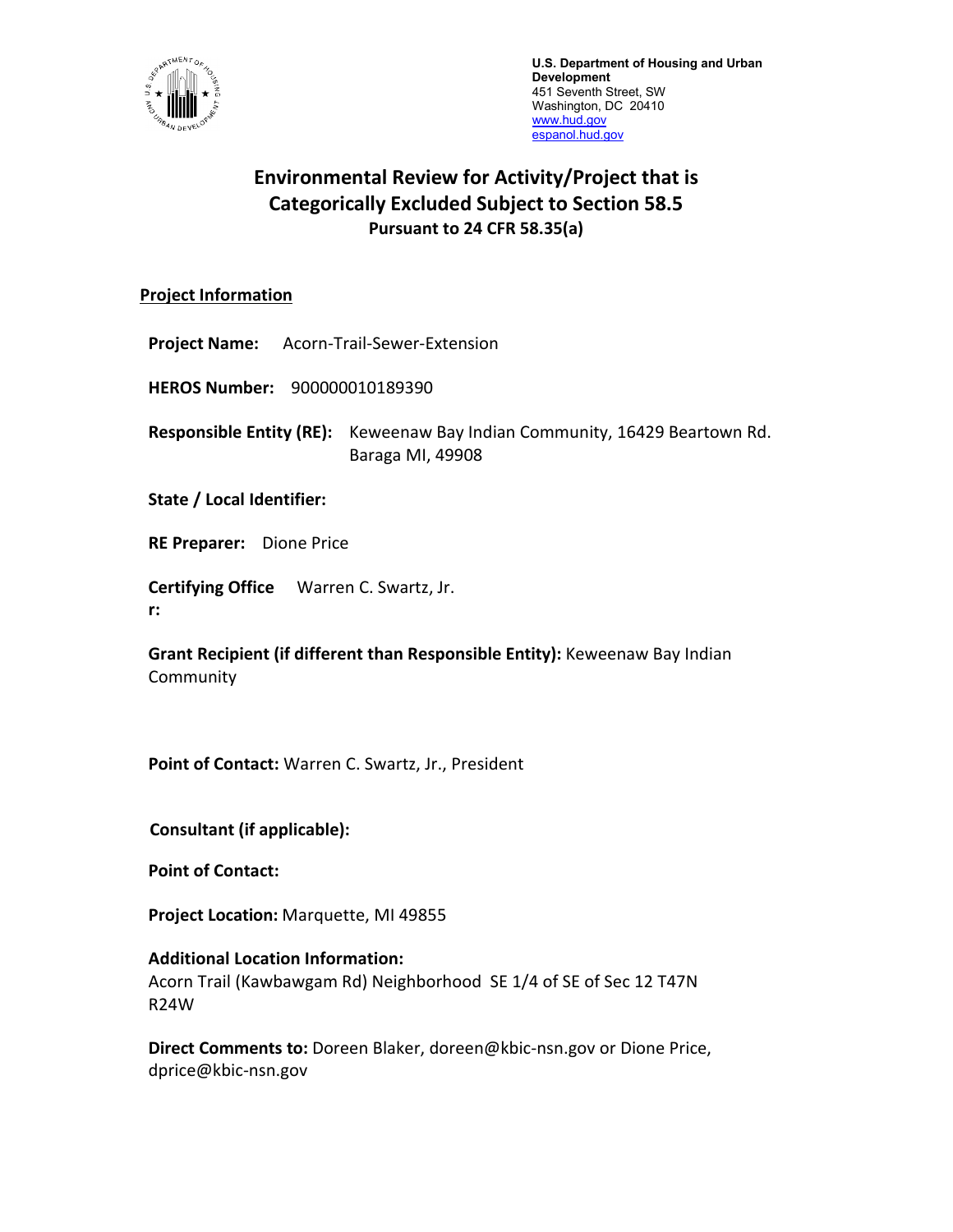## **Description of the Proposed Project [24 CFR 50.12 & 58.32; 40 CFR 1508.25]:**

Acorn Trail (Kawbawgam Rd) Neighborhood SE 1/4 of SE of Sec 12 T47N R24W. The Acorn Trail development was built in 1992 with individual septic systems with standard drain fields for each home. These current systems are beyond their design life of 20 years and risers are showing signs of aging and degradation. With the adjacent casino extension project, the Tribe drilled 3 new wells, constructed a new pumphouse, and erected a new water tower. The project also included the extension of the main sewer service to the casino which made community sewer connections available to the Acorn Trail homes. This current system serves 5 residential homes and with the addition of this project. With this project, the following improvements will be made: Connect 12 homes to the existing system Construct approximately 1350 feet of 8" gravity sewer main to extend the existing system Construct a lift station and approximately 530 ft of force main to connect the lift station t the existing gravity sewer system Connect 23 homes to the new sewer main Abandon 35 septic systems There will be ground disturbance for these improvements.

## **Maps, photographs, and other documentation of project location and description:** [20-K82 EID IHS ER 12.pdf](https://heros.hud.gov/heros/faces/downloadFile.xhtml?erUploadId=900000011003149)

#### **Level of Environmental Review Determination:**

**Categorically Excluded per 24 CFR 58.35(a), and subject to laws and authorities at 58.5:** 

58.34(a)(12) 58.35(a)(1)

#### **Determination:**

| This categorically excluded activity/project converts to EXEMPT per Section 58.34(a)(12),<br>because it does not require any mitigation for compliance with any listed statutes or<br>authorities, nor requires any formal permit or license; Funds may be committed and<br>drawn down after certification of this part for this (now) EXEMPT project; OR                                                            |
|----------------------------------------------------------------------------------------------------------------------------------------------------------------------------------------------------------------------------------------------------------------------------------------------------------------------------------------------------------------------------------------------------------------------|
| This categorically excluded activity/project cannot convert to Exempt status because one<br>or more statutes or authorities listed at Section 58.5 requires formal consultation or<br>mitigation. Complete consultation/mitigation protocol requirements, publish NOI/RROF<br>and obtain "Authority to Use Grant Funds" (HUD 7015.16) per Section 58.70 and 58.71<br>before committing or drawing down any funds; OR |
| This project is not categorically excluded OR, if originally categorically excluded, is now<br>subject to a full Environmental Assessment according to Part 58 Subpart E due to<br>extraordinary circumstances (Section 58.35(c)).                                                                                                                                                                                   |

## **Approval Documents:**

## **7015.15 certified by Certifying Officer**

**on:**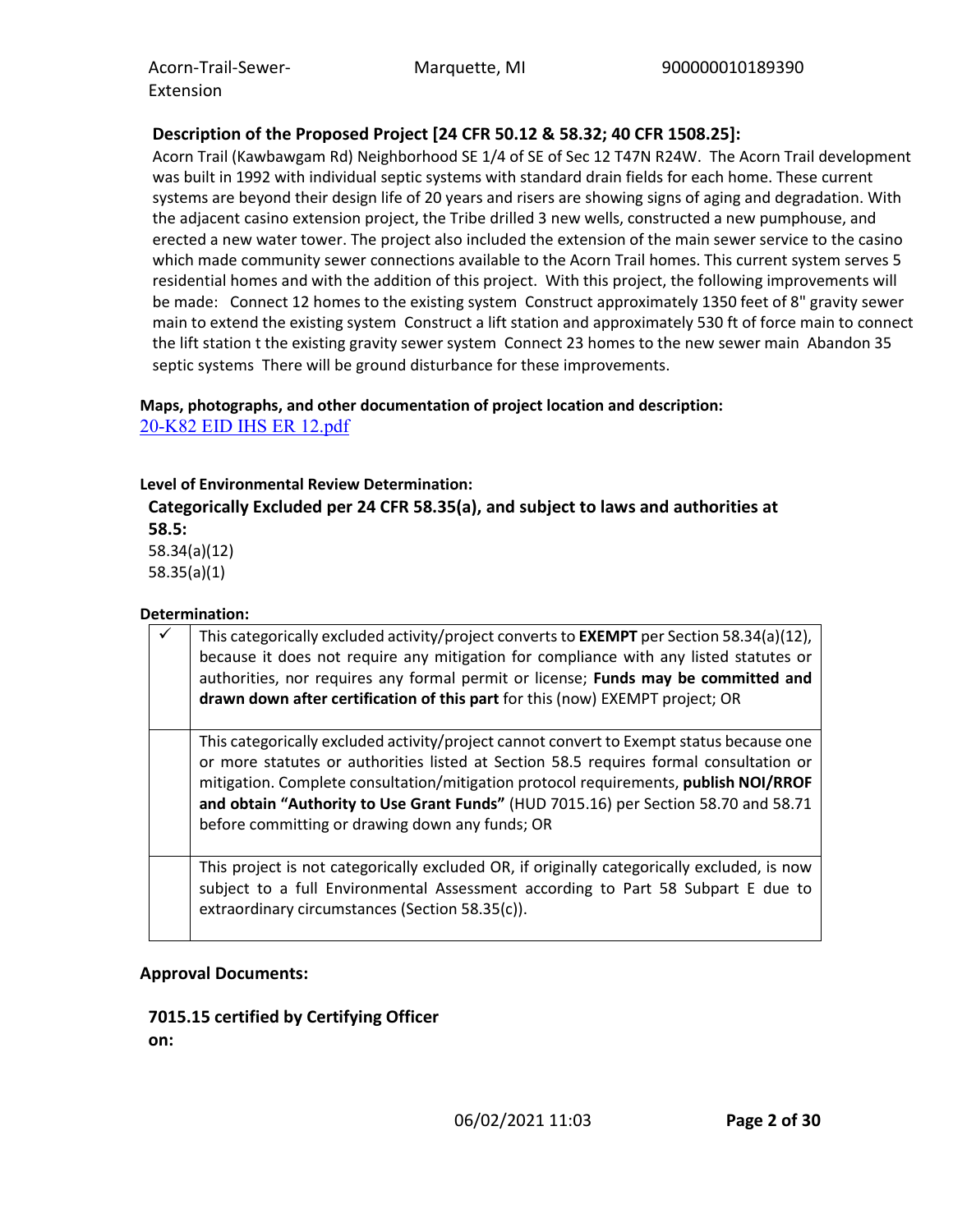Acorn-Trail-Sewer-Extension

## **7015.16 certified by Authorizing Officer on:**

# **Funding Information**

| Grant / Project<br><b>Identification</b><br><b>Number</b> | <b>HUD Program</b> | <b>Program Name</b>                       |
|-----------------------------------------------------------|--------------------|-------------------------------------------|
| 55-IT-26-32680                                            | Indian Housing     | Indian Housing Block Grant (IHBG) Program |

**Estimated Total HUD Funded, Assisted or Insured Amount:**  \$400,000.00

# **This project anticipates the use of funds or assistance from another federal agency in addition to HUD in the form of:**

Estimated Total Project Cost: \$1,186,000.00

## **Compliance with 24 CFR §50.4, §58.5 and §58.6 Laws and Authorities**

| <b>Compliance Factors:</b><br>Statutes, Executive Orders, and<br>Regulations listed at 24 CFR §50.4,<br>§58.5, and §58.6 | Are formal<br>compliance steps<br>or mitigation<br>required? | Compliance determination<br>(See Appendix A for source<br>determinations)       |
|--------------------------------------------------------------------------------------------------------------------------|--------------------------------------------------------------|---------------------------------------------------------------------------------|
|                                                                                                                          |                                                              | STATUTES, EXECUTIVE ORDERS, AND REGULATIONS LISTED AT 24 CFR §50.4 & § 58.6     |
| <b>Airport Hazards</b><br><b>Clear Zones and Accident Potential</b>                                                      | □ Yes ☑ No                                                   | The project site is not within 15,000 feet                                      |
| Zones; 24 CFR Part 51 Subpart D                                                                                          |                                                              | of a military airport or 2,500 feet of a<br>civilian airport. The project is in |
|                                                                                                                          |                                                              | compliance with Airport Hazards<br>requirements.                                |
| <b>Coastal Barrier Resources Act</b>                                                                                     | □ Yes ☑ No                                                   | This project is not located in a CBRS                                           |
| Coastal Barrier Resources Act, as                                                                                        |                                                              | Unit. Therefore, this project has no                                            |
| amended by the Coastal Barrier                                                                                           |                                                              | potential to impact a CBRS Unit and is in                                       |
| Improvement Act of 1990 [16 USC                                                                                          |                                                              | compliance with the Coastal Barrier                                             |
| 3501]                                                                                                                    |                                                              | Resources Act.                                                                  |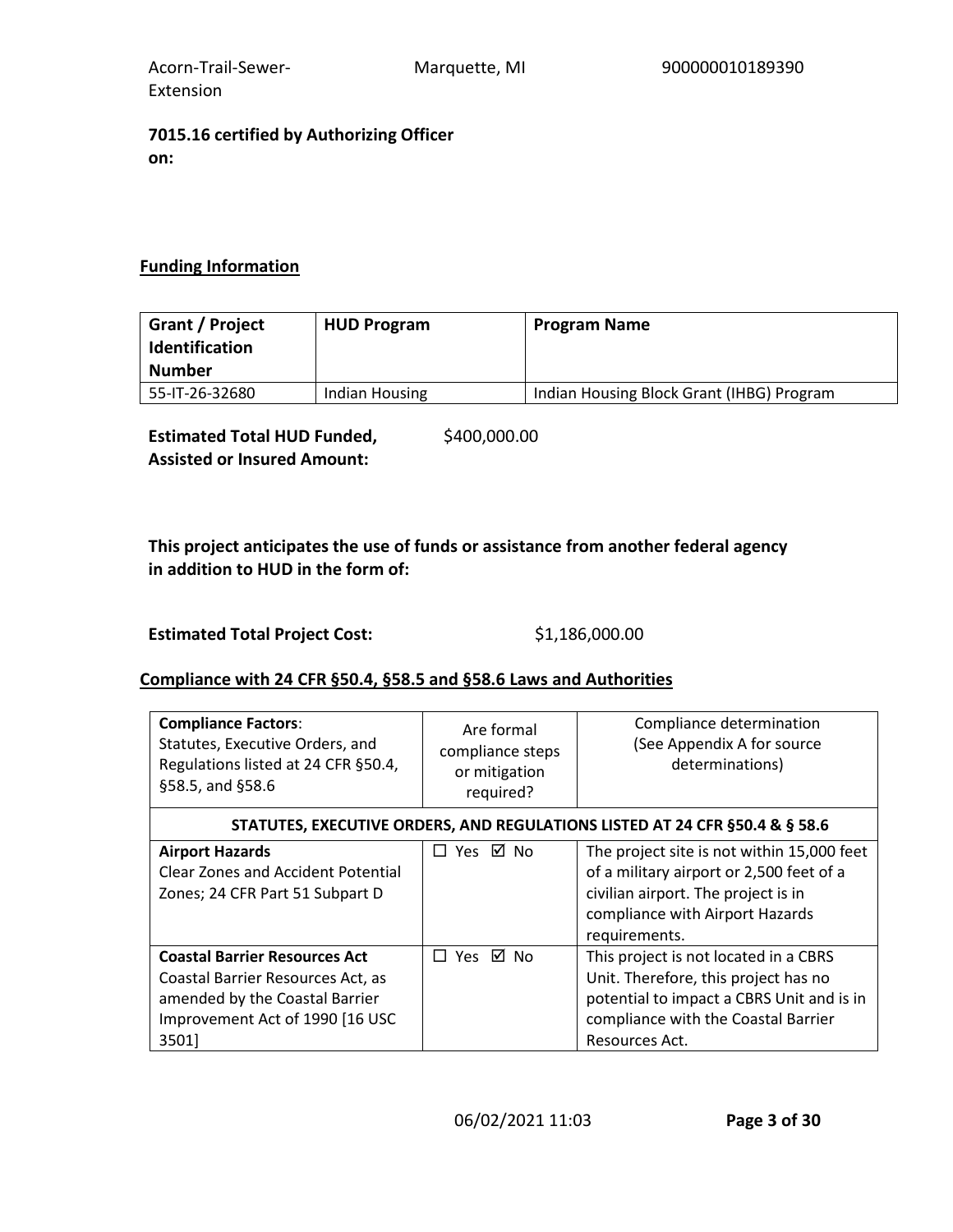| <b>Flood Insurance</b><br>Flood Disaster Protection Act of<br>1973 and National Flood Insurance<br>Reform Act of 1994 [42 USC 4001-<br>4128 and 42 USC 5154a] | □ Yes ☑ No | Based on the project description the<br>project includes no activities that would<br>require further evaluation under this<br>section. The project does not require<br>flood insurance or is excepted from<br>flood insurance. While flood insurance<br>may not be mandatory in this instance,<br>HUD recommends that all insurable                                                                                                                                                                                                                                                                                                                                                                                                                                                                                                                                                                                                                                                                                      |
|---------------------------------------------------------------------------------------------------------------------------------------------------------------|------------|--------------------------------------------------------------------------------------------------------------------------------------------------------------------------------------------------------------------------------------------------------------------------------------------------------------------------------------------------------------------------------------------------------------------------------------------------------------------------------------------------------------------------------------------------------------------------------------------------------------------------------------------------------------------------------------------------------------------------------------------------------------------------------------------------------------------------------------------------------------------------------------------------------------------------------------------------------------------------------------------------------------------------|
|                                                                                                                                                               |            | structures maintain flood insurance<br>under the National Flood Insurance<br>Program (NFIP). The project is in<br>compliance with Flood Insurance<br>requirements.                                                                                                                                                                                                                                                                                                                                                                                                                                                                                                                                                                                                                                                                                                                                                                                                                                                       |
|                                                                                                                                                               |            | STATUTES, EXECUTIVE ORDERS, AND REGULATIONS LISTED AT 24 CFR §50.4 & § 58.5                                                                                                                                                                                                                                                                                                                                                                                                                                                                                                                                                                                                                                                                                                                                                                                                                                                                                                                                              |
| <b>Air Quality</b><br>Clean Air Act, as amended,<br>particularly section 176(c) & (d); 40<br>CFR Parts 6, 51, 93                                              | □ Yes ☑ No | Based on the project description, this<br>project includes no activities that would<br>require further evaluation under the<br>Clean Air Act. The project is in<br>compliance with the Clean Air Act.<br>Project proposed to abandon existing<br>private onsite wastewater treatment<br>systems and construct a new lift station<br>and sewer main extension. Construction<br>activities at the sites will include small<br>earthmoving and construction<br>equipment that will generate direct<br>emissions of regulated pollutants<br>including Carbon Monoxide, Nitrogen<br>Oxides, and Particulate Matter.<br>However, construction activities will be<br>limited and no indirect emissions are<br>anticipated following completion of<br>construction. The EPA website<br>(http://www.epa.gov/oar/oaqps/greenb<br>k/) has been reviewed to verify the<br>project site is not located in a "non-<br>attainment" zone (see attached).<br>Therefore, the project will not adversely<br>affect community air pollution. |
| <b>Coastal Zone Management Act</b><br>Coastal Zone Management Act,<br>sections 307(c) & (d)                                                                   | □ Yes ☑ No | This project is not located in or does not<br>affect a Coastal Zone as defined in the<br>state Coastal Management Plan. The<br>project is in compliance with the Coastal<br>Zone Management Act.                                                                                                                                                                                                                                                                                                                                                                                                                                                                                                                                                                                                                                                                                                                                                                                                                         |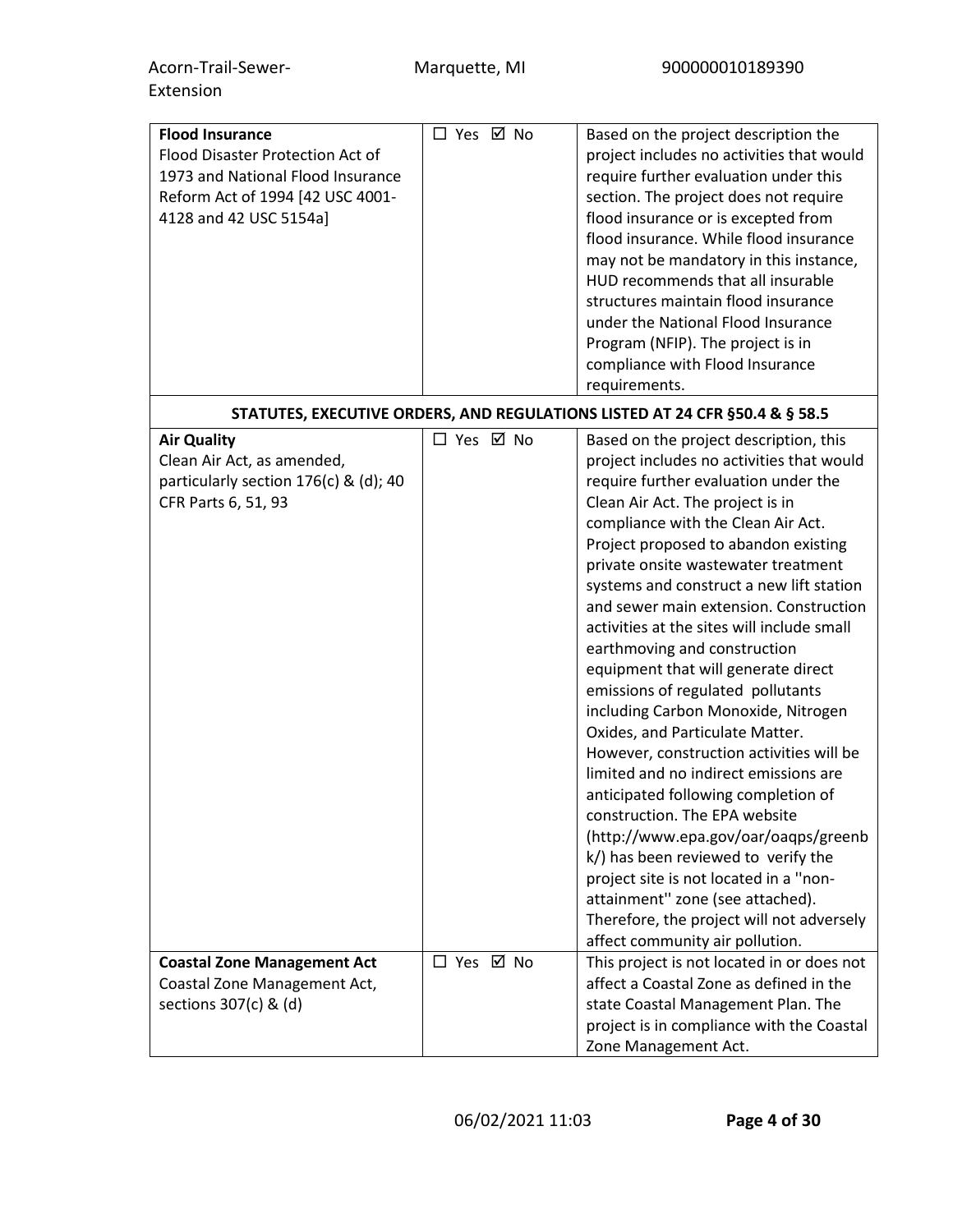| <b>Contamination and Toxic</b>         | □ Yes ☑ No | Site contamination was evaluated as                                                |
|----------------------------------------|------------|------------------------------------------------------------------------------------|
| <b>Substances</b>                      |            | follows: None of the above. On-site or                                             |
|                                        |            |                                                                                    |
| 24 CFR 50.3(i) & 58.5(i)(2)]           |            | nearby toxic, hazardous, or radioactive<br>substances that could affect the health |
|                                        |            |                                                                                    |
|                                        |            | and safety of project occupants or                                                 |
|                                        |            | conflict with the intended use of the                                              |
|                                        |            | property were not found. The project is                                            |
|                                        |            | in compliance with contamination and                                               |
|                                        |            | toxic substances requirements.                                                     |
| <b>Endangered Species Act</b>          | □ Yes ☑ No | This project will have No Effect on listed                                         |
| Endangered Species Act of 1973,        |            | species due to the nature of the                                                   |
| particularly section 7; 50 CFR Part    |            | activities involved in the project. This                                           |
| 402                                    |            | project is in compliance with the                                                  |
|                                        |            | <b>Endangered Species Act. Proposed</b>                                            |
|                                        |            | action will replace 35 onsite wastewater                                           |
|                                        |            | disposal systems with connections to a                                             |
|                                        |            | community sewer extension. Some tree                                               |
|                                        |            | clearing is expected. Endangered                                                   |
|                                        |            | Species List (attached) was generated                                              |
|                                        |            | for the project area, and there is no                                              |
|                                        |            | expected impact to any of the listed                                               |
|                                        |            | species other than the NLEB. Informal                                              |
|                                        |            | consultation with USFWS was initiated                                              |
|                                        |            |                                                                                    |
|                                        |            | on 5/19/20 regarding the NLEB, but no                                              |
|                                        |            | response was received within the 30                                                |
|                                        |            | day timeframe. See attached                                                        |
|                                        |            | concurrence from KBIC biologist Gene                                               |
|                                        |            | Mensch dated 9-8-2020.                                                             |
| <b>Explosive and Flammable Hazards</b> | □ Yes ☑ No | Based on the project description the                                               |
| Above-Ground Tanks)[24 CFR Part        |            | project includes no activities that would                                          |
| 51 Subpart C                           |            | require further evaluation under this                                              |
|                                        |            | section. The project is in compliance                                              |
|                                        |            | with explosive and flammable hazard                                                |
|                                        |            | requirements.                                                                      |
| <b>Farmlands Protection</b>            | □ Yes ☑ No | This project does not include any                                                  |
| Farmland Protection Policy Act of      |            | activities that could potentially convert                                          |
| 1981, particularly sections 1504(b)    |            | agricultural land to a non-agricultural                                            |
| and 1541; 7 CFR Part 658               |            | use. The project is in compliance with                                             |
|                                        |            | the Farmland Protection Policy Act.                                                |
| <b>Floodplain Management</b>           | □ Yes ☑ No | This project does not occur in a                                                   |
| Executive Order 11988, particularly    |            | floodplain. The project is in compliance                                           |
| section 2(a); 24 CFR Part 55           |            | with Executive Order 11988.                                                        |
| <b>Historic Preservation</b>           | □ Yes ☑ No | Based on the project description the                                               |
| National Historic Preservation Act of  |            | project has No Potential to Cause                                                  |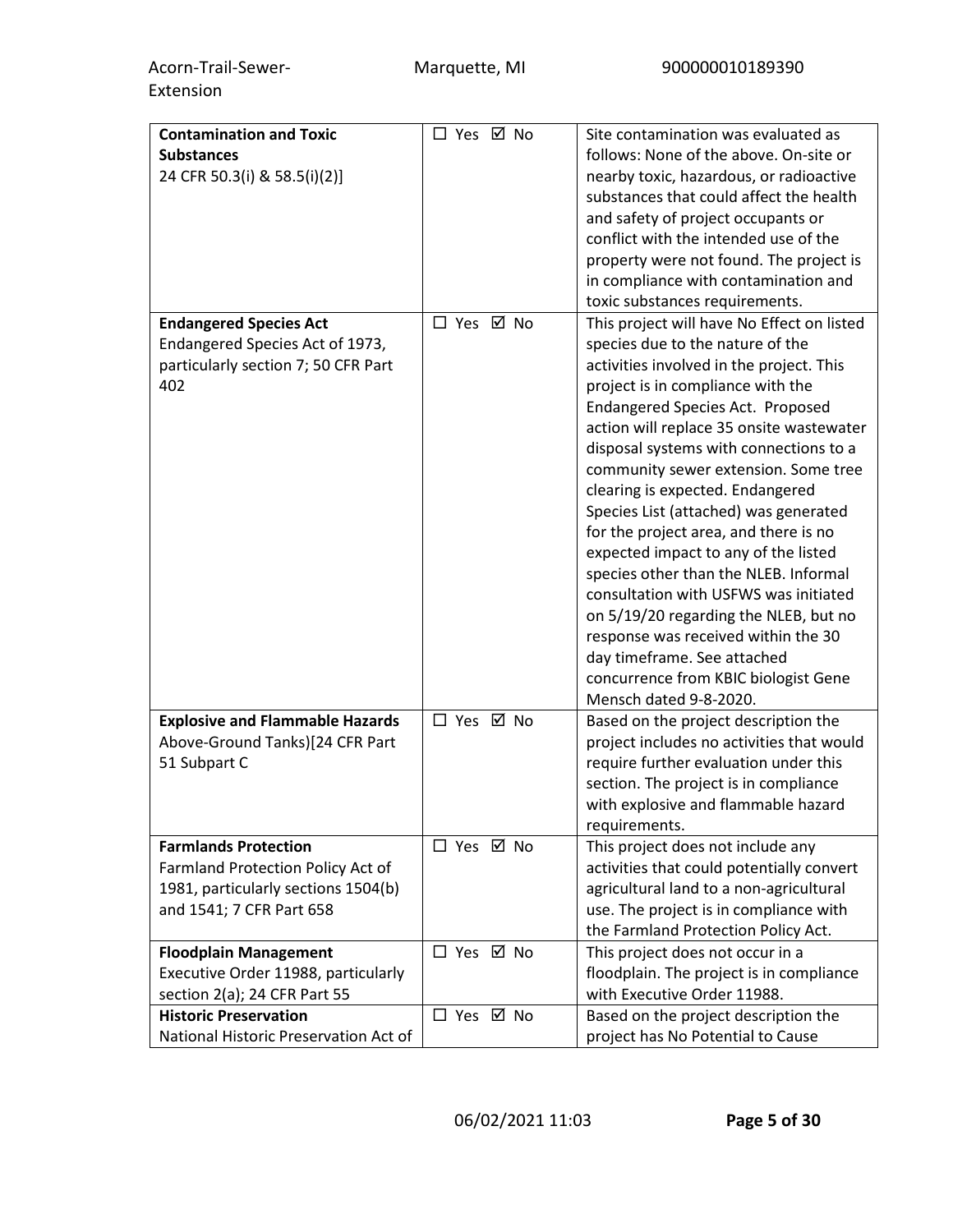| 1966, particularly sections 106 and<br>110; 36 CFR Part 800                                                   |                                     | Effects. The project is in compliance<br>with Section 106.                                                                                                                                                                                     |  |
|---------------------------------------------------------------------------------------------------------------|-------------------------------------|------------------------------------------------------------------------------------------------------------------------------------------------------------------------------------------------------------------------------------------------|--|
| <b>Noise Abatement and Control</b>                                                                            | □ Yes ☑ No                          | Based on the project description, this                                                                                                                                                                                                         |  |
| Noise Control Act of 1972, as<br>amended by the Quiet Communities<br>Act of 1978; 24 CFR Part 51 Subpart<br>B |                                     | project includes no activities that would<br>require further evaluation under HUD's<br>noise regulation. The project is in<br>compliance with HUD's Noise<br>regulation. Additional noise generated<br>during project will be similar to other |  |
|                                                                                                               |                                     | non-project related activities. Noise<br>effects will typically be limited to the<br>period of active construction and return<br>to pre-project levels at the conclusion of<br>the project                                                     |  |
| <b>Sole Source Aquifers</b>                                                                                   | □ Yes ☑ No                          | Based on the project description, the                                                                                                                                                                                                          |  |
| Safe Drinking Water Act of 1974, as                                                                           |                                     | project consists of activities that are                                                                                                                                                                                                        |  |
| amended, particularly section                                                                                 |                                     | unlikely to have an adverse impact on                                                                                                                                                                                                          |  |
| 1424(e); 40 CFR Part 149                                                                                      |                                     | groundwater resources. The project is in                                                                                                                                                                                                       |  |
|                                                                                                               |                                     | compliance with Sole Source Aquifer<br>requirements. US EPA sole source                                                                                                                                                                        |  |
|                                                                                                               |                                     | aquifer map (attached). No sole source                                                                                                                                                                                                         |  |
|                                                                                                               |                                     | aquifers are located near the site.                                                                                                                                                                                                            |  |
| <b>Wetlands Protection</b>                                                                                    | □ Yes ☑ No                          | The project will not impact on- or off-                                                                                                                                                                                                        |  |
| Executive Order 11990, particularly                                                                           |                                     | site wetlands. The project is in                                                                                                                                                                                                               |  |
| sections 2 and 5                                                                                              |                                     | compliance with Executive Order 11990.                                                                                                                                                                                                         |  |
|                                                                                                               |                                     | See attached FWS wetlands map                                                                                                                                                                                                                  |  |
|                                                                                                               |                                     | showing no wetlands at the site                                                                                                                                                                                                                |  |
| <b>Wild and Scenic Rivers Act</b>                                                                             | □ Yes ☑ No                          | This project is not within proximity of a                                                                                                                                                                                                      |  |
| Wild and Scenic Rivers Act of 1968,<br>particularly section 7(b) and (c)                                      |                                     | NWSRS river. The project is in<br>compliance with the Wild and Scenic                                                                                                                                                                          |  |
|                                                                                                               |                                     | Rivers Act. See attached National Wild                                                                                                                                                                                                         |  |
|                                                                                                               |                                     | and Scenic Rivers System and                                                                                                                                                                                                                   |  |
|                                                                                                               |                                     | Nationwide Rivers maps showing no                                                                                                                                                                                                              |  |
|                                                                                                               |                                     | wild or scenic rivers near the site.                                                                                                                                                                                                           |  |
|                                                                                                               | HUD HOUSING ENVIRONMENTAL STANDARDS |                                                                                                                                                                                                                                                |  |
| <b>ENVIRONMENTAL JUSTICE</b>                                                                                  |                                     |                                                                                                                                                                                                                                                |  |
| <b>Environmental Justice</b>                                                                                  | □ Yes ☑ No                          | No adverse environmental impacts were                                                                                                                                                                                                          |  |
| Executive Order 12898                                                                                         |                                     | identified in the project's total                                                                                                                                                                                                              |  |
|                                                                                                               |                                     | environmental review. The project is in                                                                                                                                                                                                        |  |
|                                                                                                               |                                     | compliance with Executive Order 12898.                                                                                                                                                                                                         |  |
|                                                                                                               |                                     | The project is intended to benefit the                                                                                                                                                                                                         |  |
|                                                                                                               |                                     | Keweenaw Bay Indian Community and<br>its members by providing access to safe                                                                                                                                                                   |  |
|                                                                                                               |                                     | wastewater disposal facilities.                                                                                                                                                                                                                |  |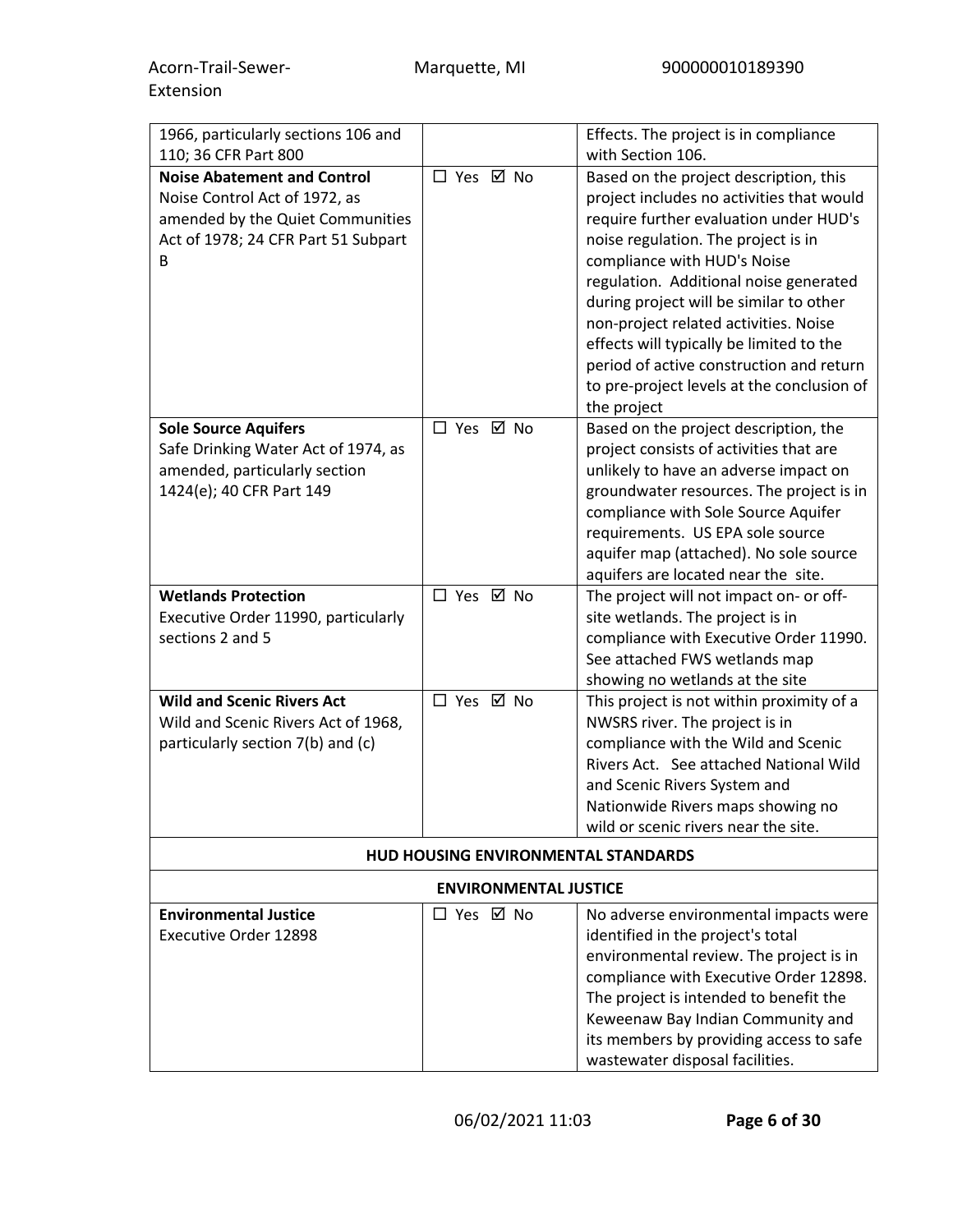## **Mitigation Measures and Conditions [40 CFR 1505.2(c)]:**

Summarized below are all mitigation measures adopted by the Responsible Entity to reduce, avoid or eliminate adverse environmental impacts and to avoid non-compliance or nonconformance with the above-listed authorities and factors. These measures/conditions must be incorporated into project contracts, development agreements and other relevant documents. The staff responsible for implementing and monitoring mitigation measures should be clearly identified in the mitigation plan.

| Law.          | <b>Mitigation Measure or Condition</b> | <b>Comments on</b> | Complete |
|---------------|----------------------------------------|--------------------|----------|
| Authority, or |                                        | <b>Completed</b>   |          |
| <b>Factor</b> |                                        | <b>Measures</b>    |          |

**Mitigation Plan**

**Supporting documentation on completed measures**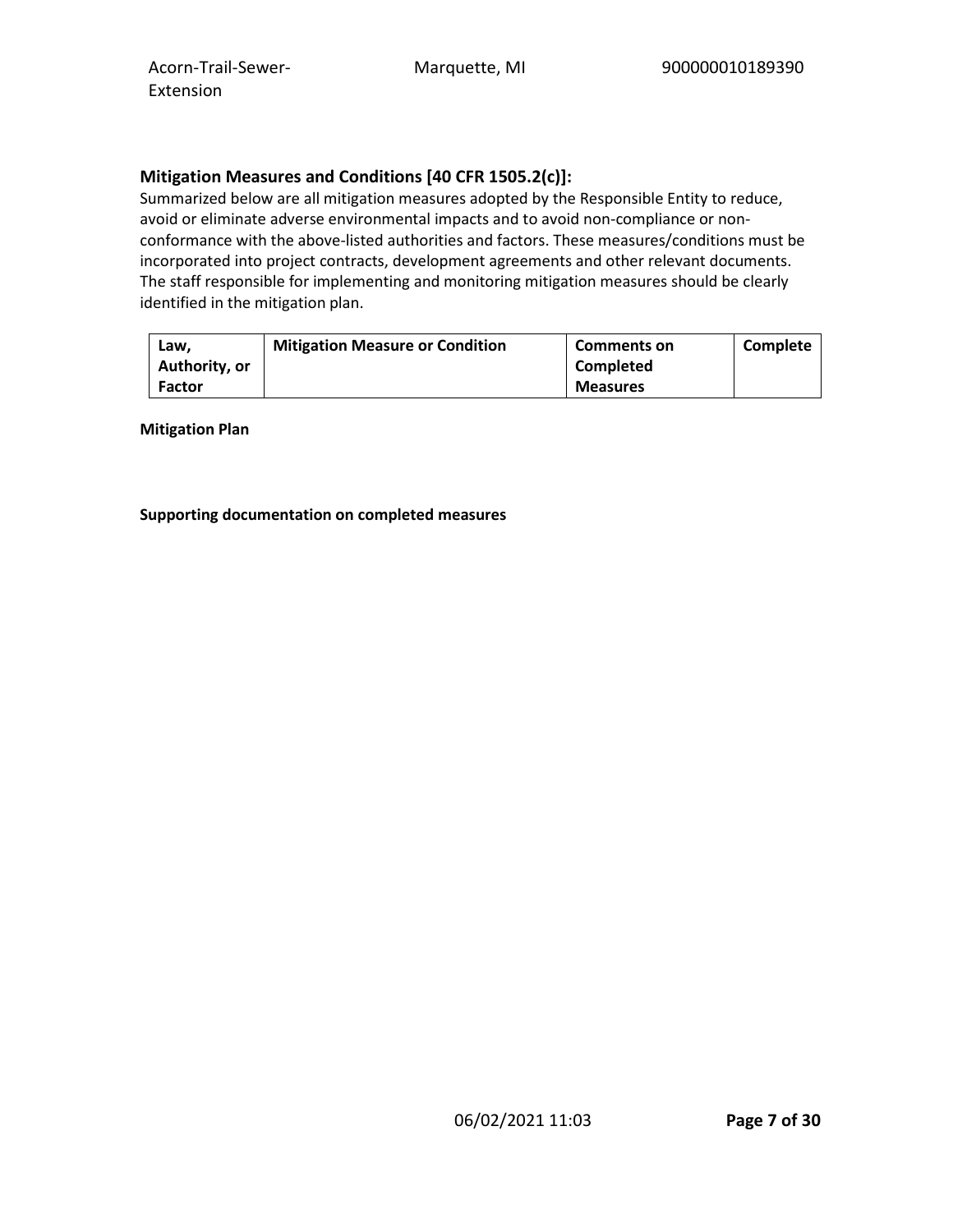# **APPENDIX A: Related Federal Laws and Authorities**

# **Airport Hazards**

| General policy                                | Legislation | Regulation               |
|-----------------------------------------------|-------------|--------------------------|
| It is HUD's policy to apply standards to      |             | 24 CFR Part 51 Subpart D |
| prevent incompatible development              |             |                          |
| around civil airports and military airfields. |             |                          |

**1. To ensure compatible land use development, you must determine your site's proximity to civil and military airports. Is your project within 15,000 feet of a military airport or 2,500 feet of a civilian airport?**

**No**

Based on the response, the review is in compliance with this section. Document and upload the map showing that the site is not within the applicable distances to a military or civilian airport below

**Yes**

## **Screen Summary**

## **Compliance Determination**

The project site is not within 15,000 feet of a military airport or 2,500 feet of a civilian airport. The project is in compliance with Airport Hazards requirements.

## **Supporting documentation**

## [Airport map.pdf](https://heros.hud.gov/heros/faces/downloadFile.xhtml?erUploadId=900000011003785)

## **Are formal compliance steps or mitigation required?**

Yes

 $\sqrt{N}$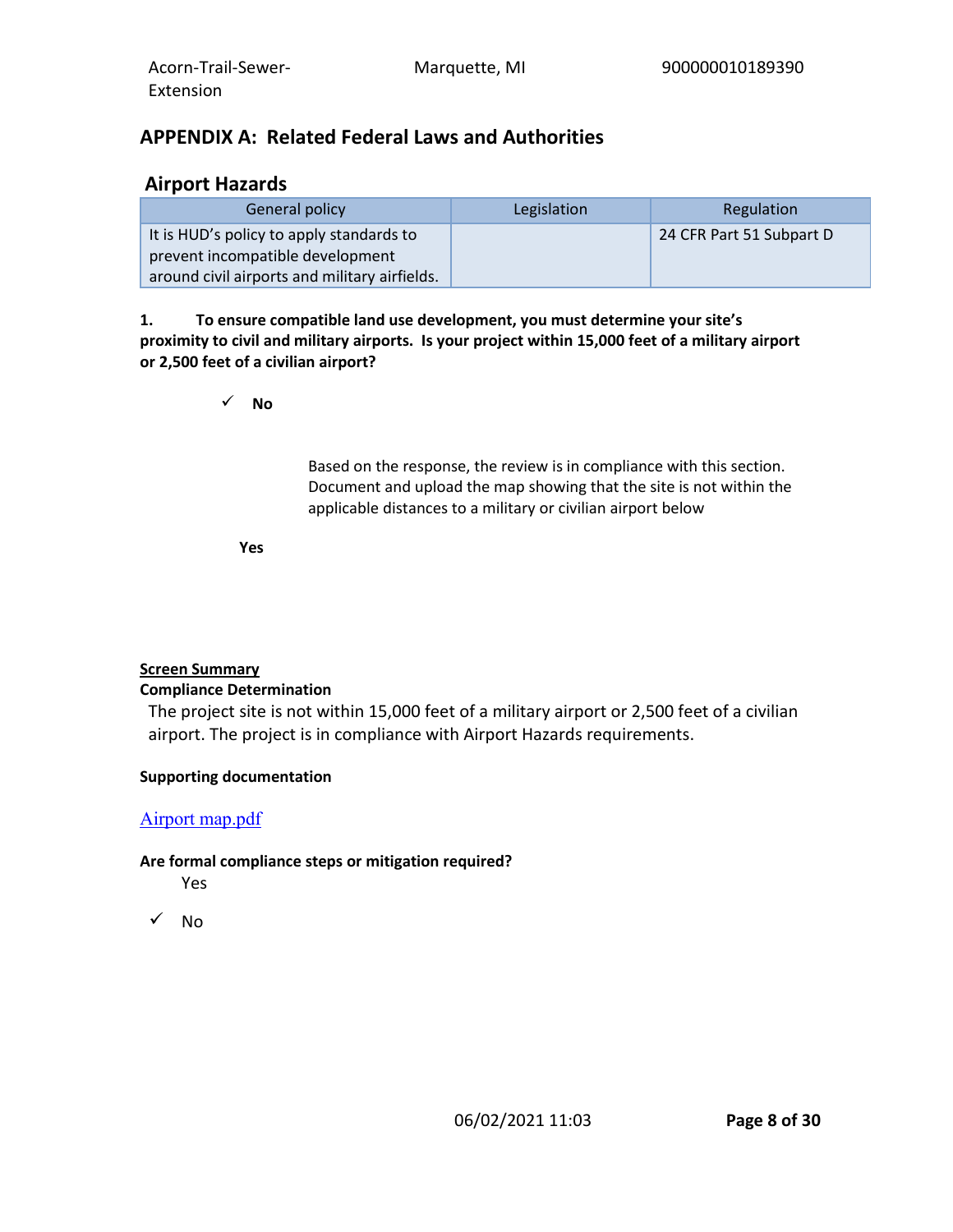# **Coastal Barrier Resources**

| <b>General requirements</b>              | Legislation                          | Regulation |
|------------------------------------------|--------------------------------------|------------|
| HUD financial assistance may not be      | <b>Coastal Barrier Resources Act</b> |            |
| used for most activities in units of the | (CBRA) of 1982, as amended by        |            |
| Coastal Barrier Resources System         | the Coastal Barrier Improvement      |            |
| (CBRS). See 16 USC 3504 for limitations  | Act of 1990 (16 USC 3501)            |            |
| on federal expenditures affecting the    |                                      |            |
| CBRS.                                    |                                      |            |

## **1. Is the project located in a CBRS Unit?**

 $\sqrt{ }$  No

Document and upload map and documentation below.

Yes

## **Screen Summary**

#### **Compliance Determination**

This project is not located in a CBRS Unit. Therefore, this project has no potential to impact a CBRS Unit and is in compliance with the Coastal Barrier Resources Act.

## **Supporting documentation**

## [CBRS Map Acorn Trail.pdf](https://heros.hud.gov/heros/faces/downloadFile.xhtml?erUploadId=900000011003806)

## **Are formal compliance steps or mitigation required?**

Yes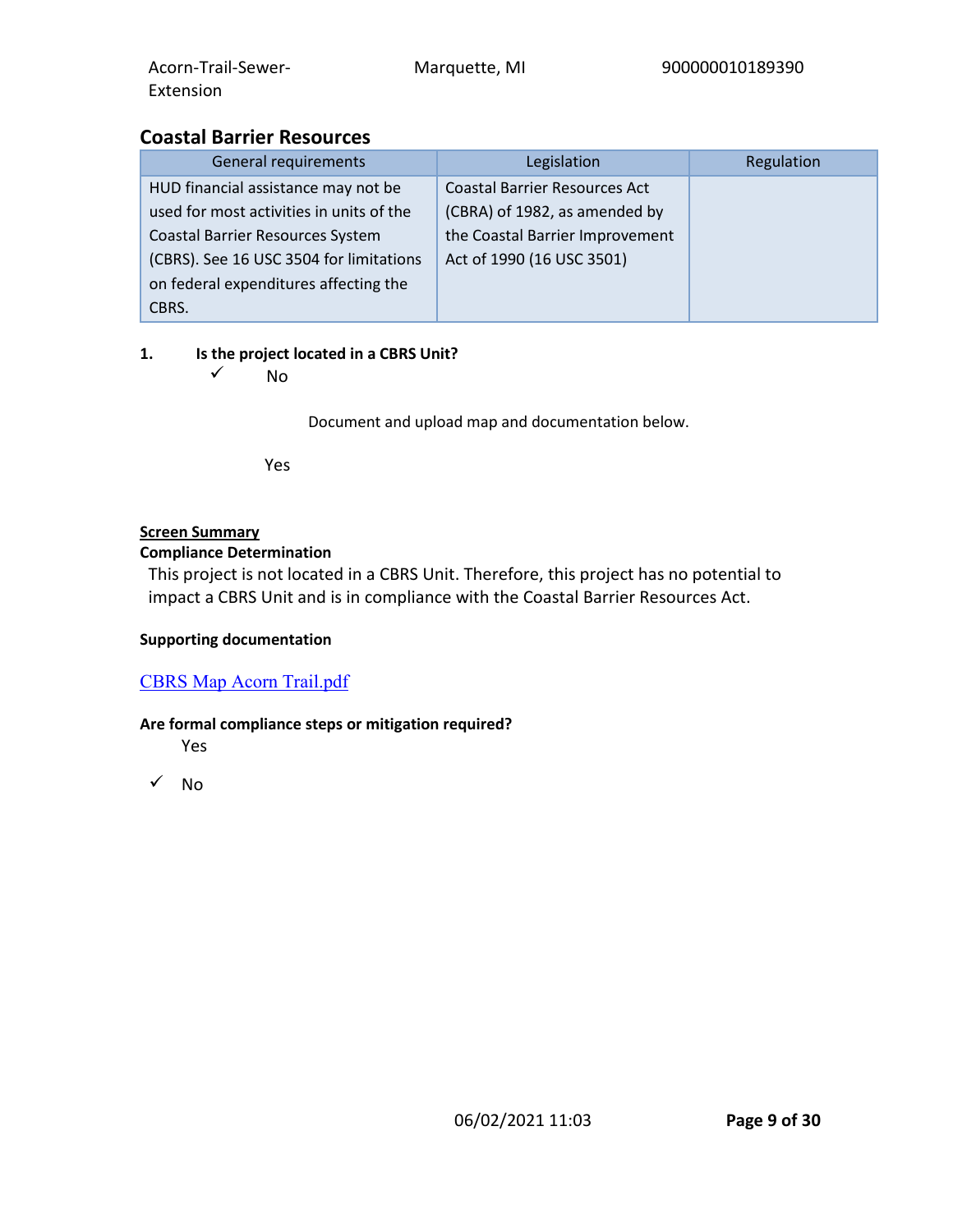## **Flood Insurance**

| General requirements                                     | Legislation            | Regulation         |
|----------------------------------------------------------|------------------------|--------------------|
| Certain types of federal financial assistance may not be | <b>Flood Disaster</b>  | 24 CFR 50.4(b)(1)  |
| used in floodplains unless the community participates    | Protection Act of 1973 | and 24 CFR 58.6(a) |
| in National Flood Insurance Program and flood            | as amended (42 USC     | and (b); 24 CFR    |
| insurance is both obtained and maintained.               | 4001-4128)             | $55.1(b)$ .        |

#### **1. Does this project involve financial assistance for construction, rehabilitation, or acquisition of a mobile home, building, or insurable personal property?**

 $\checkmark$  No. This project does not require flood insurance or is excepted from flood insurance.

Based on the response, the review is in compliance with this section.

Yes

## **Screen Summary**

## **Compliance Determination**

Based on the project description the project includes no activities that would require further evaluation under this section. The project does not require flood insurance or is excepted from flood insurance. While flood insurance may not be mandatory in this instance, HUD recommends that all insurable structures maintain flood insurance under the National Flood Insurance Program (NFIP). The project is in compliance with Flood Insurance requirements.

## **Supporting documentation**

[Flood insurance map.pdf](https://heros.hud.gov/heros/faces/downloadFile.xhtml?erUploadId=900000011003818)

#### **Are formal compliance steps or mitigation required?**

Yes

 $\sqrt{N_0}$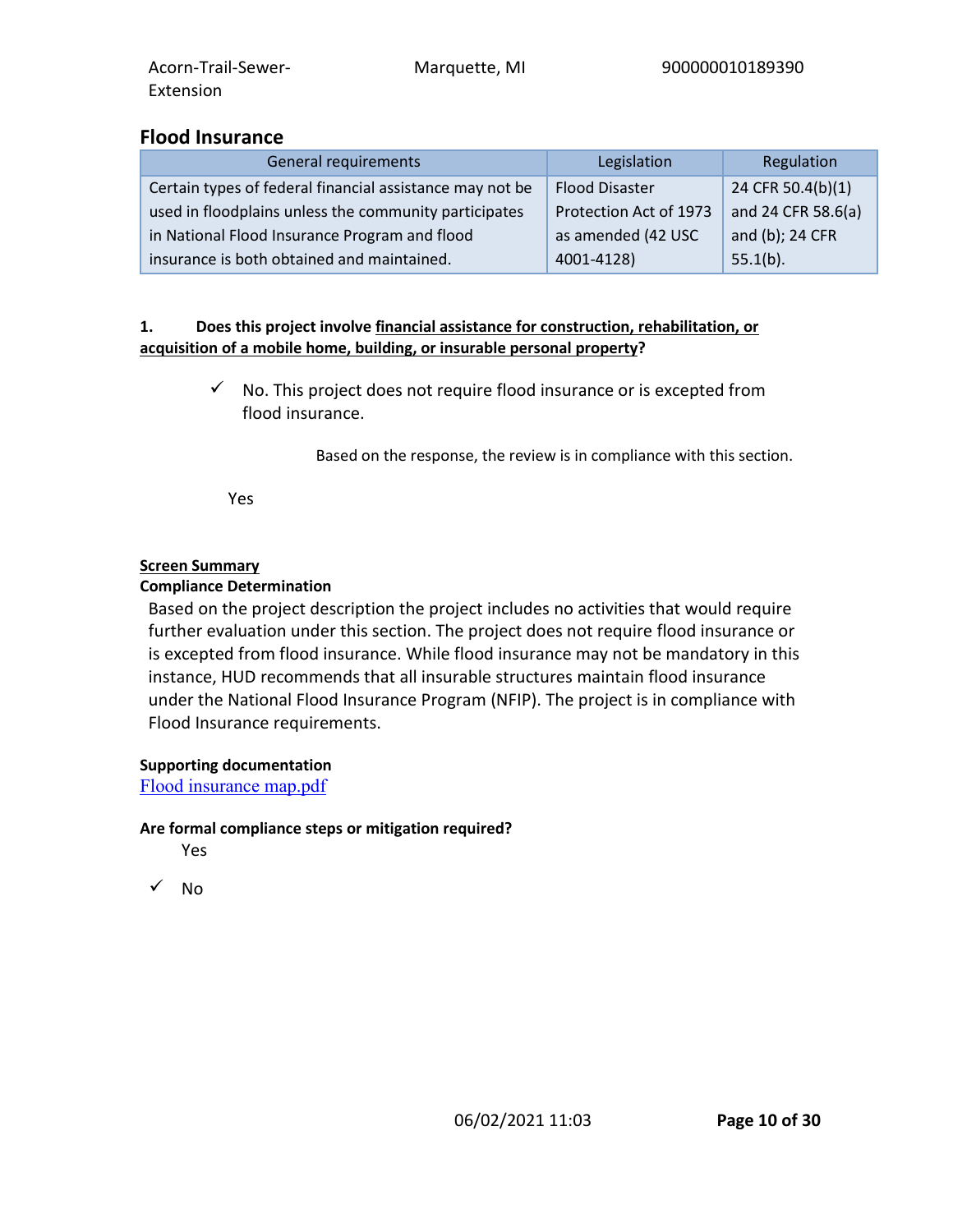| <b>General requirements</b>              | Legislation                      | Regulation         |
|------------------------------------------|----------------------------------|--------------------|
| The Clean Air Act is administered        | Clean Air Act (42 USC 7401 et    | 40 CFR Parts 6, 51 |
| by the U.S. Environmental                | seq.) as amended particularly    | and 93             |
| Protection Agency (EPA), which           | Section $176(c)$ and (d) (42 USC |                    |
| sets national standards on               | $7506(c)$ and $(d)$              |                    |
| ambient pollutants. In addition,         |                                  |                    |
| the Clean Air Act is administered        |                                  |                    |
| by States, which must develop            |                                  |                    |
| <b>State Implementation Plans (SIPs)</b> |                                  |                    |
| to regulate their state air quality.     |                                  |                    |
| Projects funded by HUD must              |                                  |                    |
| demonstrate that they conform            |                                  |                    |
| to the appropriate SIP.                  |                                  |                    |

## **1. Does your project include new construction or conversion of land use facilitating the development of public, commercial, or industrial facilities OR five or more dwelling units?**

Yes

 $\sqrt{N}$ 

Based on the response, the review is in compliance with this section.

# **Screen Summary**

# **Compliance Determination**

Based on the project description, this project includes no activities that would require further evaluation under the Clean Air Act. The project is in compliance with the Clean Air Act. Project proposed to abandon existing private onsite wastewater treatment systems and construct a new lift station and sewer main extension. Construction activities at the sites will include small earthmoving and construction equipment that will generate direct emissions of regulated pollutants including Carbon Monoxide, Nitrogen Oxides, and Particulate Matter. However, construction activities will be limited and no indirect emissions are anticipated following completion of construction. The EPA website (http://www.epa.gov/oar/oaqps/greenbk/) has been reviewed to verify the project site is not located in a ''non-attainment'' zone (see attached). Therefore, the project will not adversely affect community air pollution.

# **Supporting documentation**

[Air aq.pdf](https://heros.hud.gov/heros/faces/downloadFile.xhtml?erUploadId=900000011003709)

**Are formal compliance steps or mitigation required?**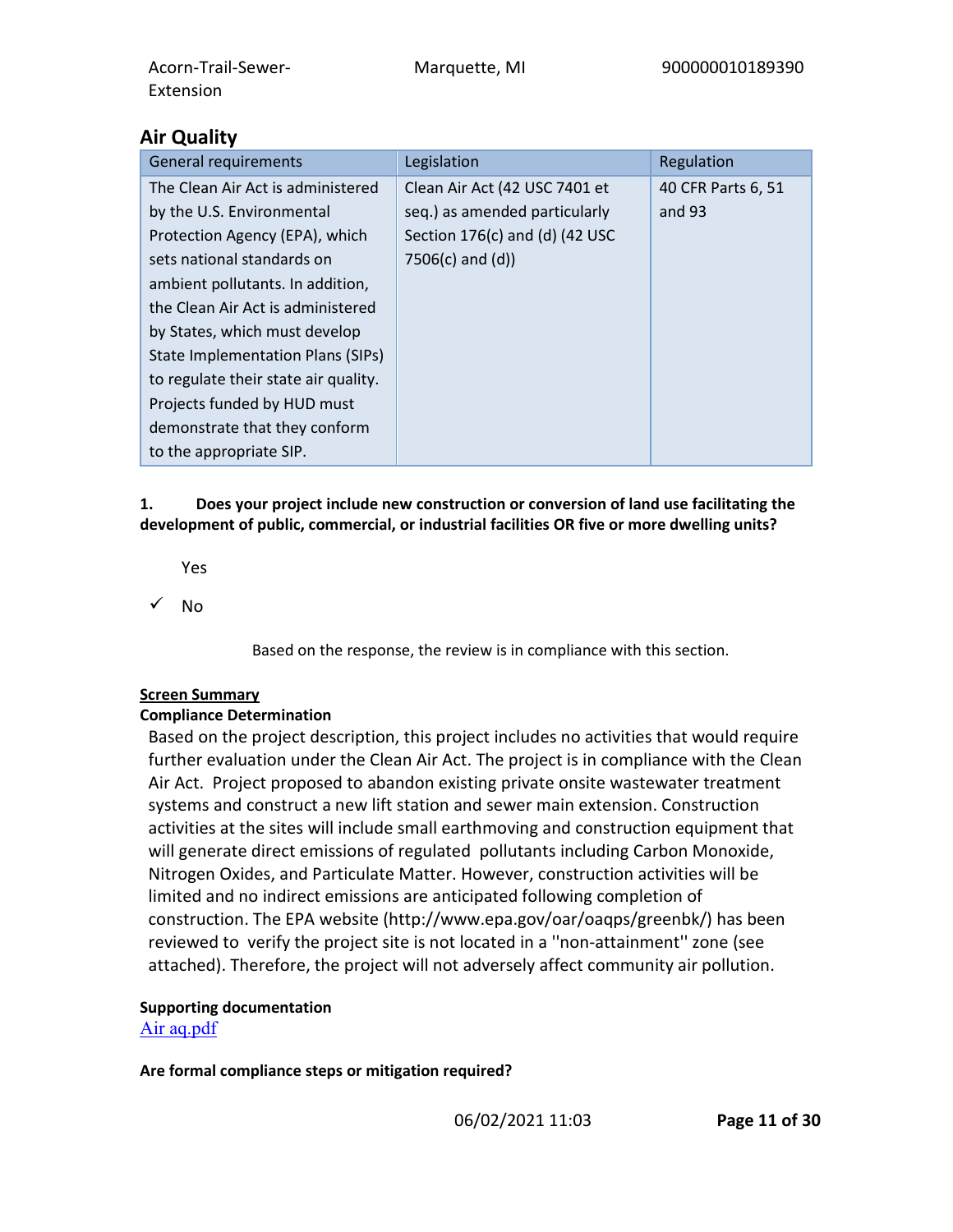Yes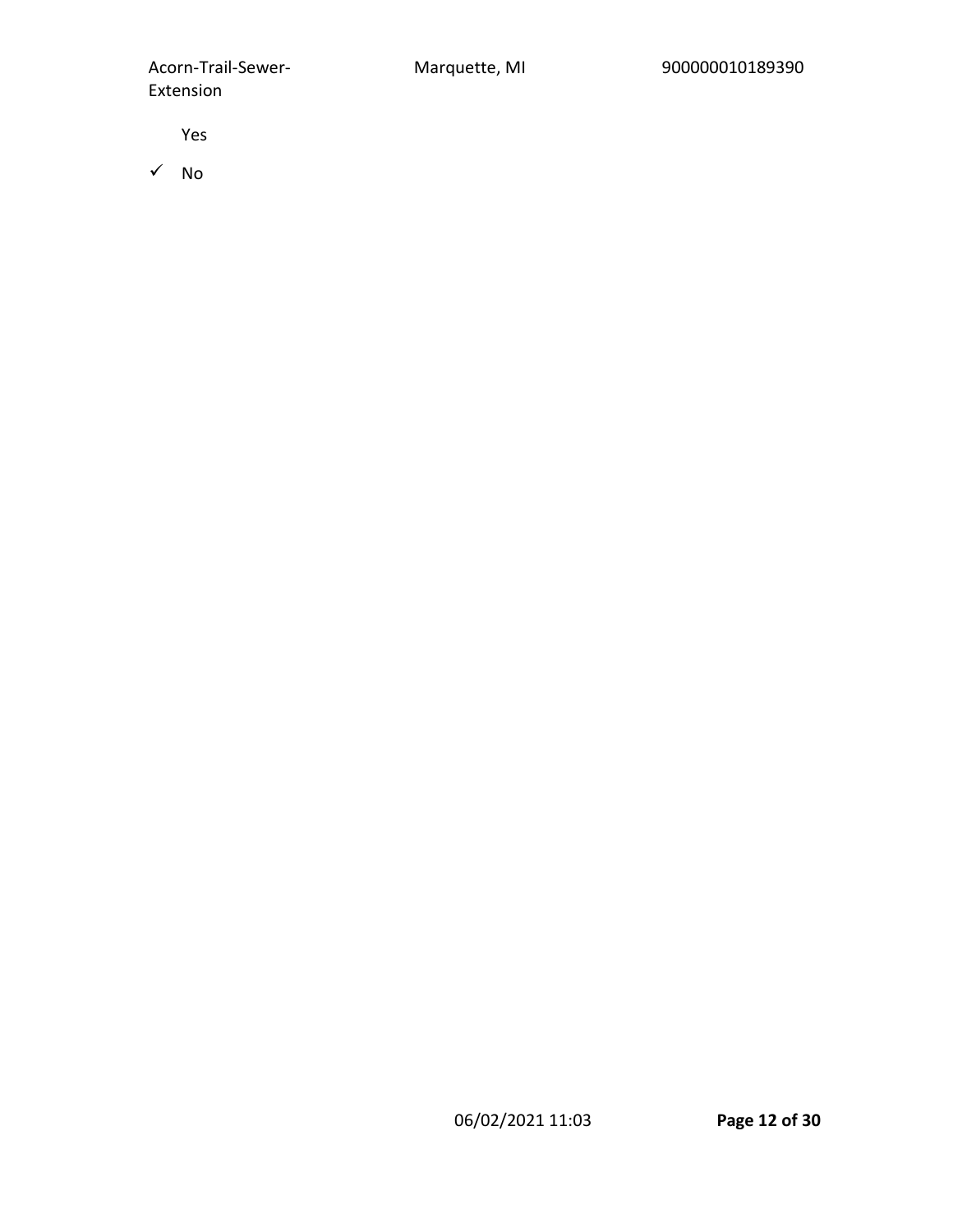# **Coastal Zone Management Act**

| General requirements               | Legislation                    | Regulation      |
|------------------------------------|--------------------------------|-----------------|
| Federal assistance to applicant    | <b>Coastal Zone Management</b> | 15 CFR Part 930 |
| agencies for activities affecting  | Act (16 USC 1451-1464),        |                 |
| any coastal use or resource is     | particularly section 307(c)    |                 |
| granted only when such             | and (d) (16 USC 1456(c) and    |                 |
| activities are consistent with     | (d)                            |                 |
| federally approved State           |                                |                 |
| <b>Coastal Zone Management Act</b> |                                |                 |
| Plans.                             |                                |                 |

## **1. Is the project located in, or does it affect, a Coastal Zone as defined in your state Coastal Management Plan?**

Yes

 $\checkmark$  No

Based on the response, the review is in compliance with this section. Document and upload all documents used to make your determination below.

#### **Screen Summary**

#### **Compliance Determination**

This project is not located in or does not affect a Coastal Zone as defined in the state Coastal Management Plan. The project is in compliance with the Coastal Zone Management Act.

#### **Supporting documentation**

#### [Coastal Zone Management Area.pdf](https://heros.hud.gov/heros/faces/downloadFile.xhtml?erUploadId=900000011003212)

#### **Are formal compliance steps or mitigation required?**

- Yes
- $\sqrt{N_0}$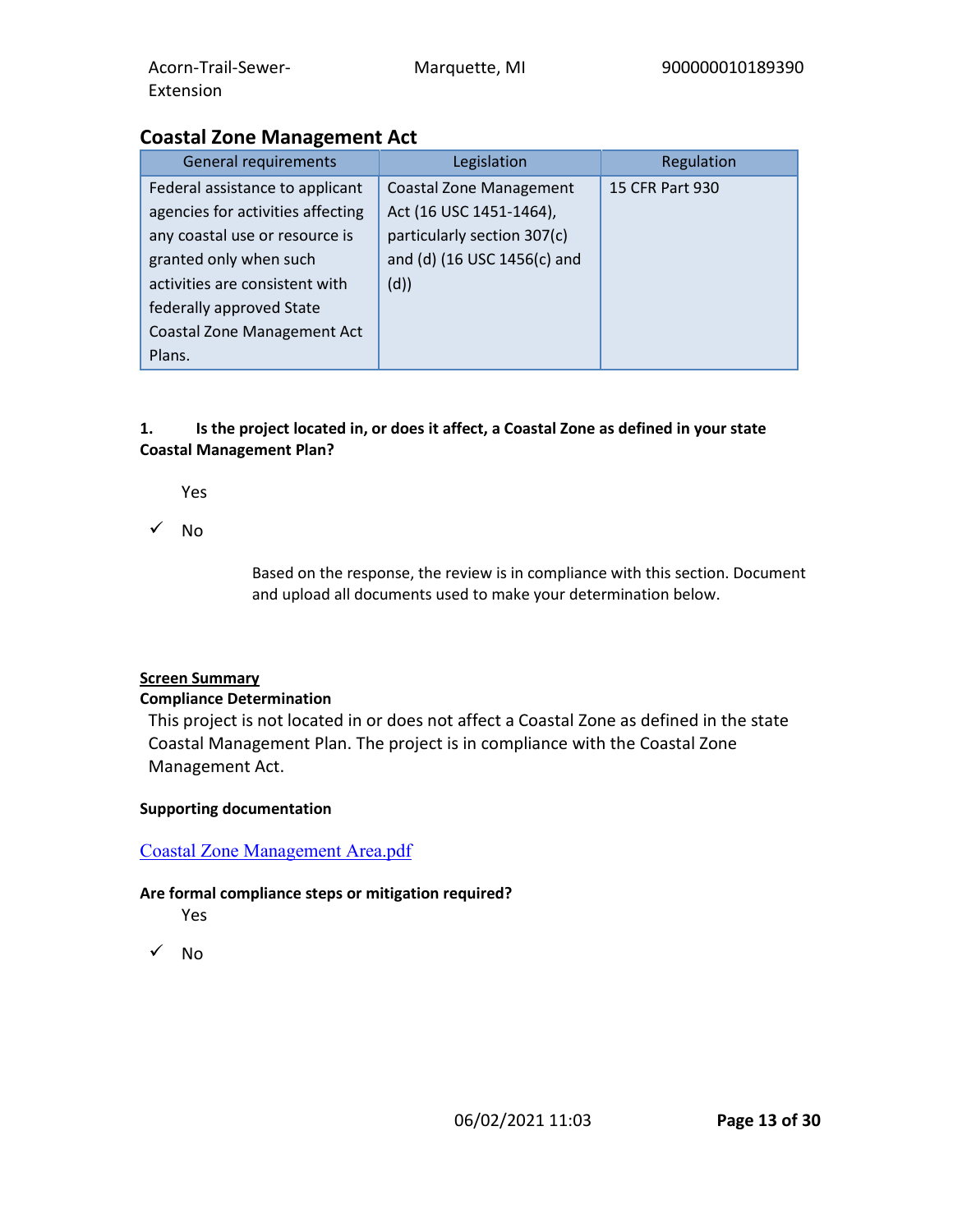# **Contamination and Toxic Substances**

| <b>General requirements</b>                         | Legislation | Regulations       |
|-----------------------------------------------------|-------------|-------------------|
| It is HUD policy that all properties that are being |             | 24 CFR 58.5(i)(2) |
| proposed for use in HUD programs be free of         |             | 24 CFR 50.3(i)    |
| hazardous materials, contamination, toxic           |             |                   |
| chemicals and gases, and radioactive                |             |                   |
| substances, where a hazard could affect the         |             |                   |
| health and safety of the occupants or conflict      |             |                   |
| with the intended utilization of the property.      |             |                   |

## **1. How was site contamination evaluated? Select all that apply. Document and upload documentation and reports and evaluation explanation of site contamination below.**

American Society for Testing and Materials (ASTM) Phase I Environmental Site Assessment (ESA) ASTM Phase II ESA Remediation or clean-up plan ASTM Vapor Encroachment Screening  $\checkmark$  None of the Above

**2. Were any on-site or nearby toxic, hazardous, or radioactive substances found that could affect the health and safety of project occupants or conflict with the intended use of the property? (Were any recognized environmental conditions or RECs identified in a Phase I ESA and confirmed in a Phase II ESA?)**

 $\sqrt{N_0}$ 

**Explain:**

Project proposed to abandon existing private onsite wastewater treatment systems and construct a new lift station and sewer main extension. The proposed action does not involve the sale or transfer of real property, on which any hazardous substance was stored for one year or more, known to have been released, or disposed of. The project will not store or generate reportable quantities of hazardous or medical waste.

Based on the response, the review is in compliance with this section.

Yes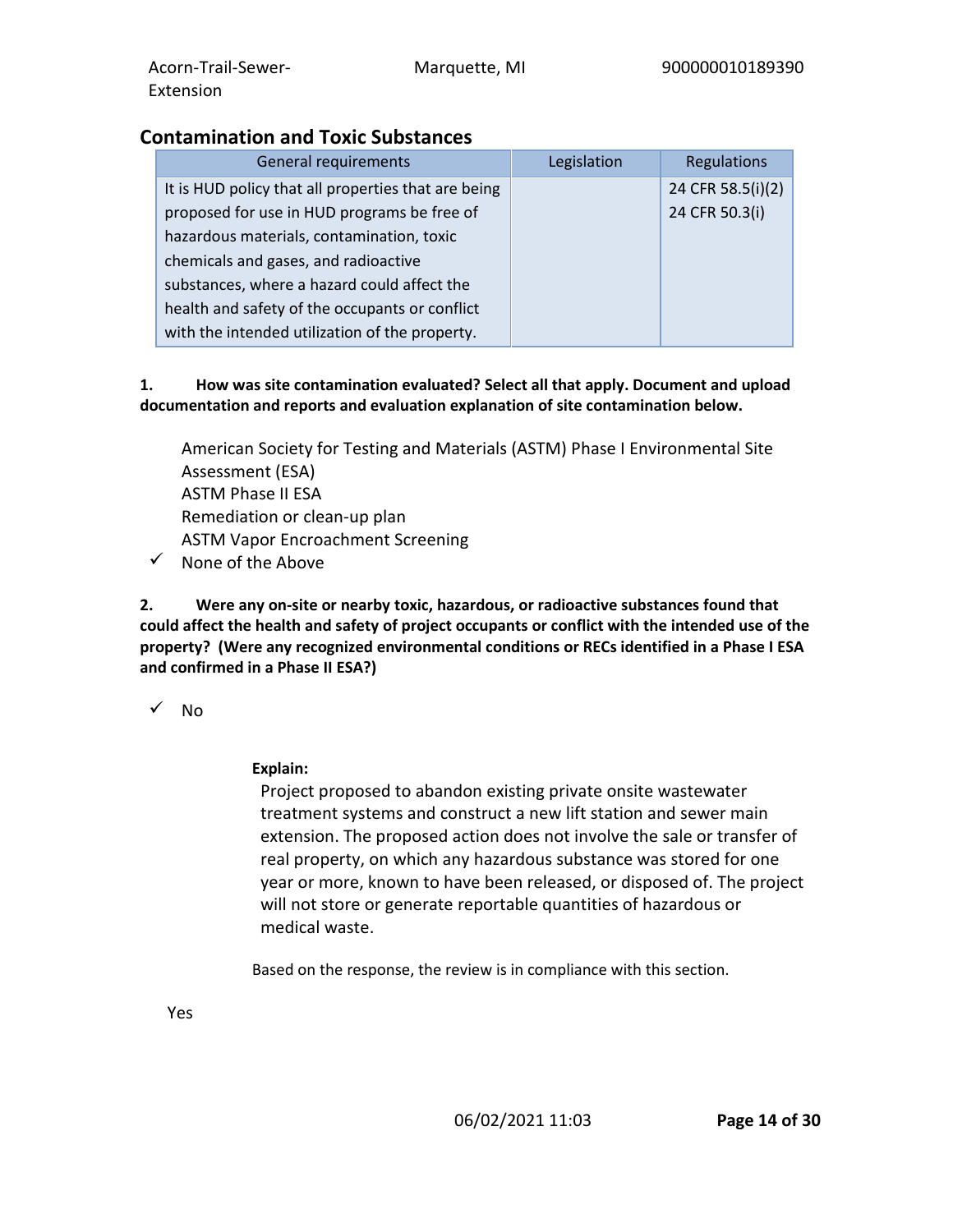## **Screen Summary**

## **Compliance Determination**

Site contamination was evaluated as follows: None of the above. On-site or nearby toxic, hazardous, or radioactive substances that could affect the health and safety of project occupants or conflict with the intended use of the property were not found. The project is in compliance with contamination and toxic substances requirements.

#### **Supporting documentation**

#### **Are formal compliance steps or mitigation required?**

Yes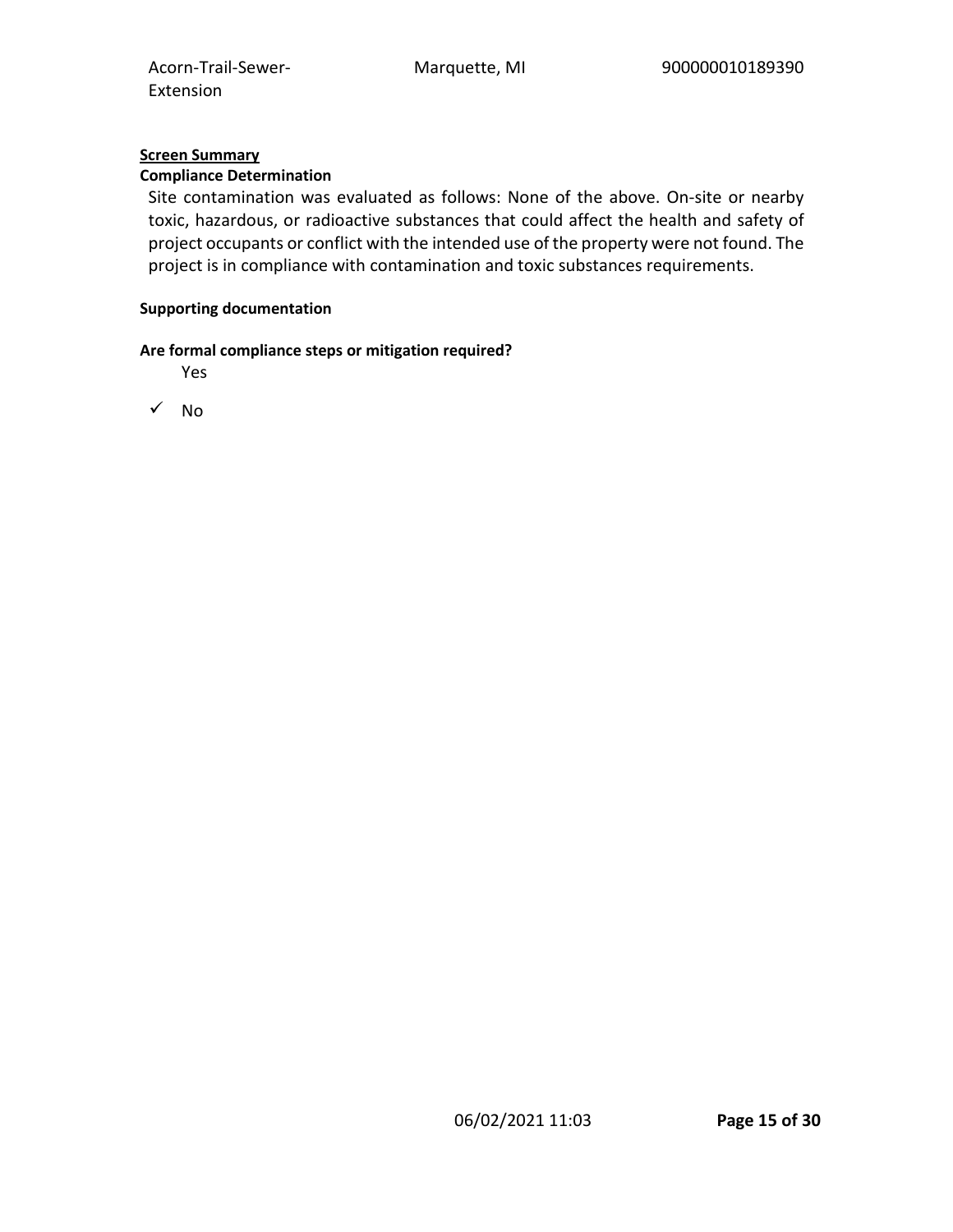# **Endangered Species**

| <b>General requirements</b>                      | <b>ESA Legislation</b> | Regulations |
|--------------------------------------------------|------------------------|-------------|
| Section 7 of the Endangered Species Act (ESA)    | The Endangered         | 50 CFR Part |
| mandates that federal agencies ensure that       | Species Act of 1973    | 402         |
| actions that they authorize, fund, or carry out  | (16 U.S.C. 1531 et     |             |
| shall not jeopardize the continued existence of  | seq.); particularly    |             |
| federally listed plants and animals or result in | section 7 (16 USC      |             |
| the adverse modification or destruction of       | 1536).                 |             |
| designated critical habitat. Where their actions |                        |             |
| may affect resources protected by the ESA,       |                        |             |
| agencies must consult with the Fish and Wildlife |                        |             |
| Service and/or the National Marine Fisheries     |                        |             |
| Service ("FWS" and "NMFS" or "the Services").    |                        |             |

## **1. Does the project involve any activities that have the potential to affect specifies or habitats?**

 $\checkmark$  No, the project will have No Effect due to the nature of the activities involved in the project.

> This selection is only appropriate if none of the activities involved in the project have potential to affect species or habitats. Examples of actions without potential to affect listed species may include: purchasing existing buildings, completing interior renovations to existing buildings, and replacing exterior paint or siding on existing buildings.

Based on the response, the review is in compliance with this section.

No, the project will have No Effect based on a letter of understanding, memorandum of agreement, programmatic agreement, or checklist provided by local HUD office

Yes, the activities involved in the project have the potential to affect species and/or habitats.

## **Screen Summary**

## **Compliance Determination**

This project will have No Effect on listed species due to the nature of the activities involved in the project. This project is in compliance with the Endangered Species Act. Proposed action will replace 35 onsite wastewater disposal systems with connections to a community sewer extension. Some tree clearing is expected. Endangered Species

06/02/2021 11:03 **Page 16 of 30**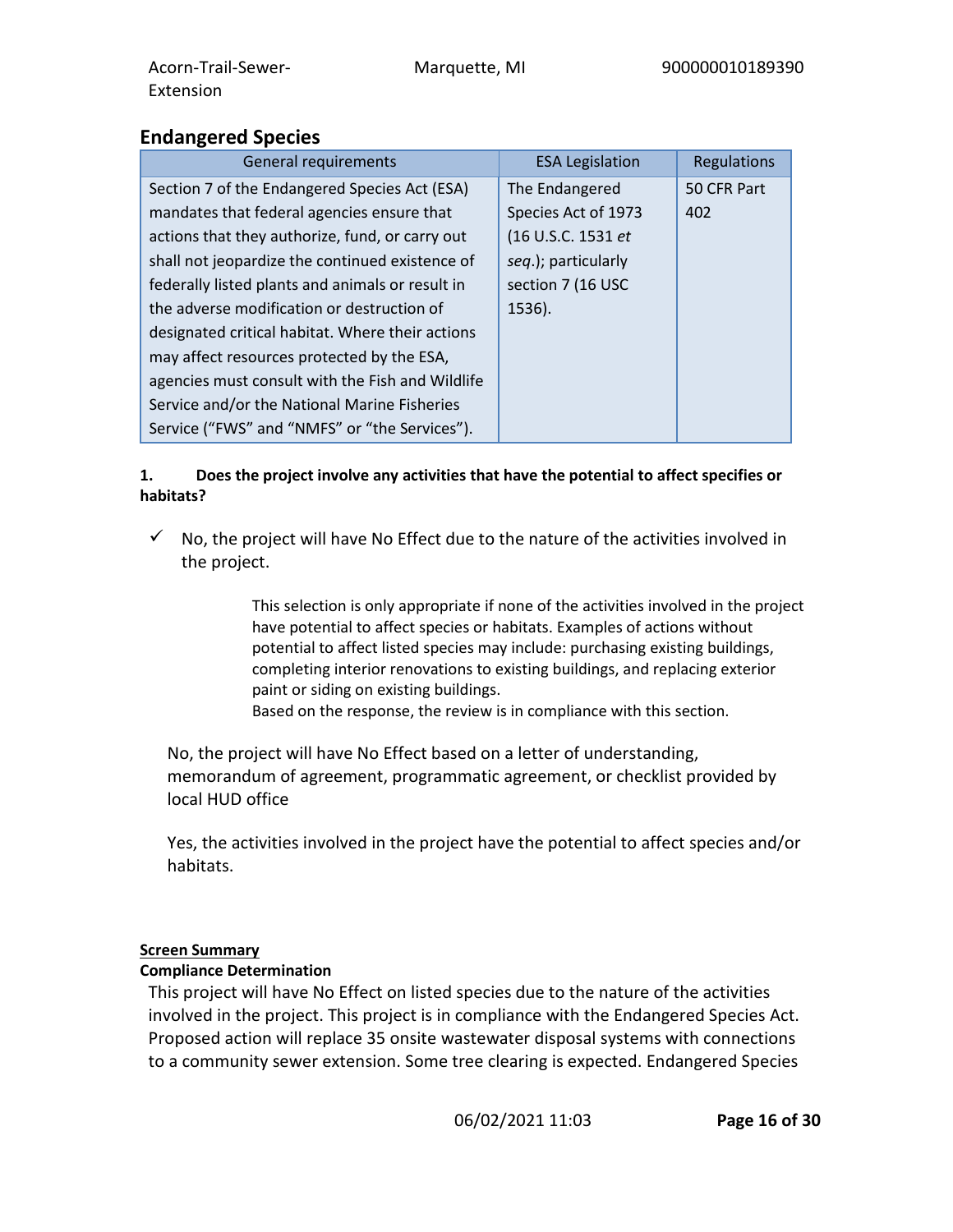List (attached) was generated for the project area, and there is no expected impact to any of the listed species other than the NLEB. Informal consultation with USFWS was initiated on 5/19/20 regarding the NLEB, but no response was received within the 30 day timeframe. See attached concurrence from KBIC biologist Gene Mensch dated 9- 8-2020.

#### **Supporting documentation**

## [Endanger Spec Acorn Trail.pdf](https://heros.hud.gov/heros/faces/downloadFile.xhtml?erUploadId=900000011003602)

#### **Are formal compliance steps or mitigation required?**

Yes

 $\sqrt{N}$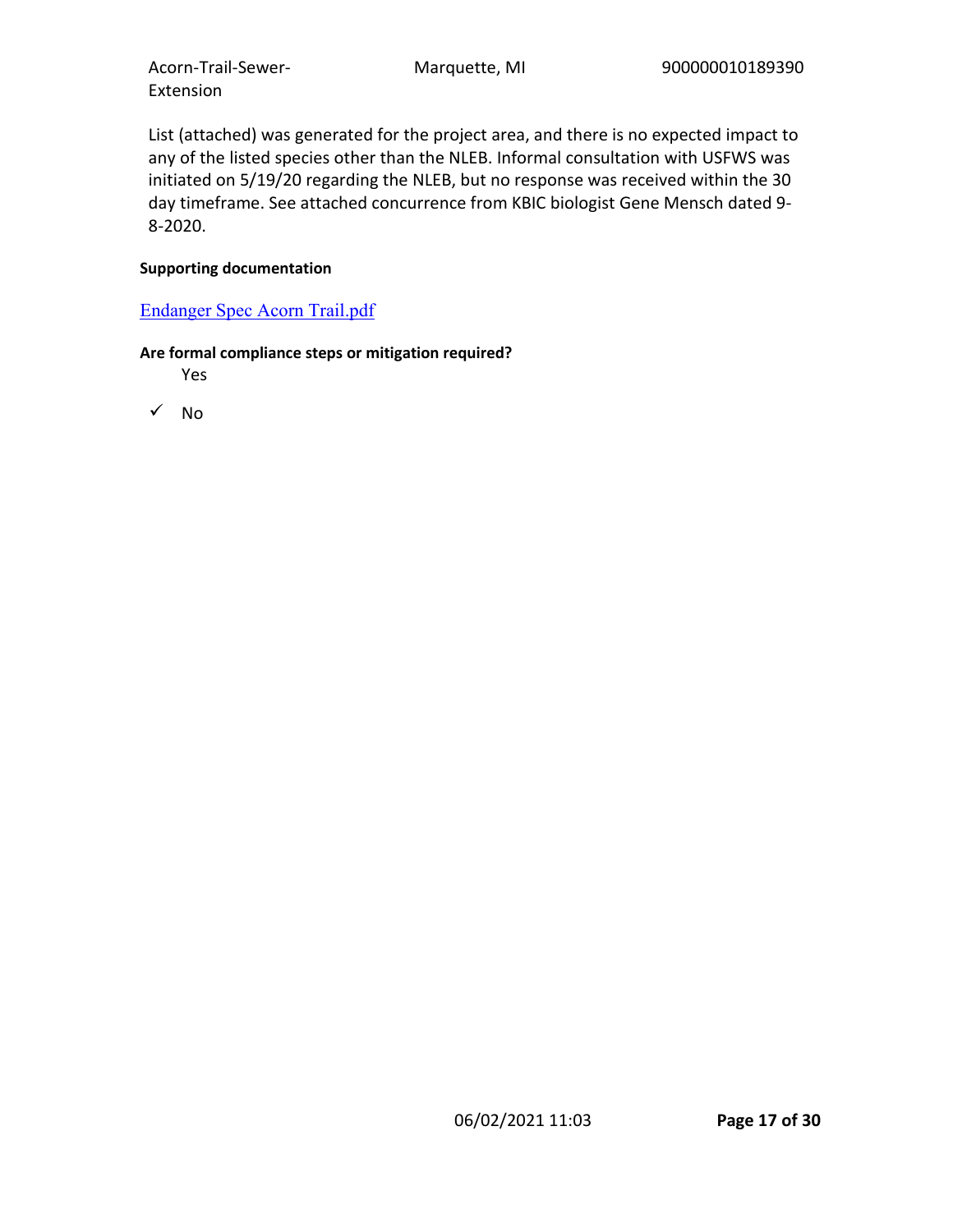# **Explosive and Flammable Hazards**

| General requirements                 | Legislation | Regulation     |
|--------------------------------------|-------------|----------------|
| HUD-assisted projects must meet      | N/A         | 24 CFR Part 51 |
| Acceptable Separation Distance (ASD) |             | Subpart C      |
| requirements to protect them from    |             |                |
| explosive and flammable hazards.     |             |                |

**1. Is the proposed HUD-assisted project itself the development of a hazardous facility (a facility that mainly stores, handles or processes flammable or combustible chemicals such as bulk fuel storage facilities and refineries)?**

 $\sqrt{N}$ 

Yes

**2. Does this project include any of the following activities: development, construction, rehabilitation that will increase residential densities, or conversion?**

 $\checkmark$  No

Based on the response, the review is in compliance with this section.

Yes

## **Screen Summary**

## **Compliance Determination**

Based on the project description the project includes no activities that would require further evaluation under this section. The project is in compliance with explosive and flammable hazard requirements.

#### **Supporting documentation**

## **Are formal compliance steps or mitigation required?**

Yes

 $\sqrt{N_0}$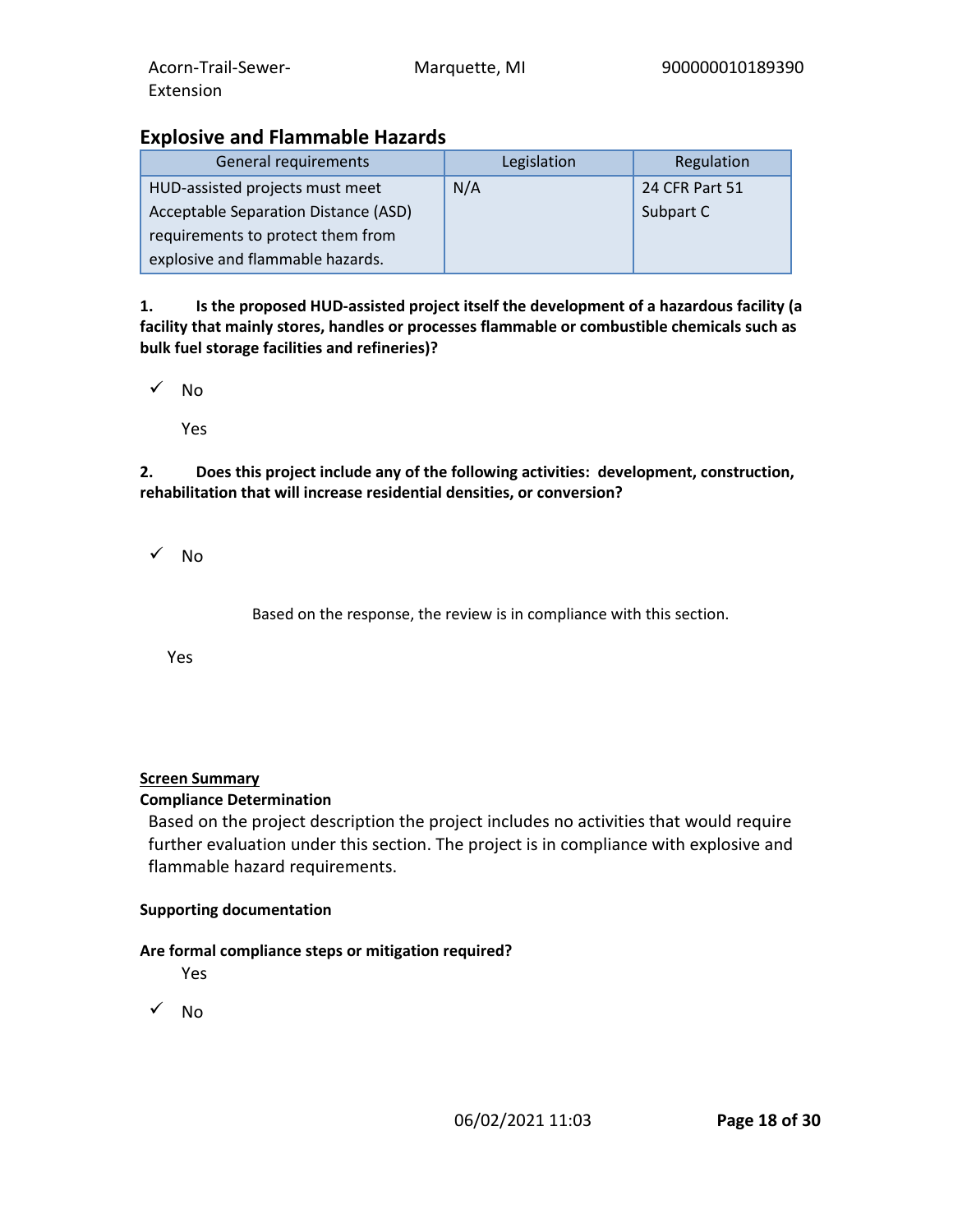# **Farmlands Protection**

| <b>General requirements</b>   | Legislation                       | Regulation            |
|-------------------------------|-----------------------------------|-----------------------|
| The Farmland Protection       | <b>Farmland Protection Policy</b> | <b>7 CFR Part 658</b> |
| Policy Act (FPPA) discourages | Act of 1981 (7 U.S.C. 4201        |                       |
| federal activities that would | et seq.)                          |                       |
| convert farmland to           |                                   |                       |
| nonagricultural purposes.     |                                   |                       |

**1. Does your project include any activities, including new construction, acquisition of undeveloped land or conversion, that could convert agricultural land to a non-agricultural use?**

Yes

 $\sqrt{N_0}$ 

If your project includes new construction, acquisition of undeveloped land or conversion, explain how you determined that agricultural land would not be converted:

Project proposed to abandon existing private onsite wastewater treatment systems and construct a new lift station and sewer main extension on tribal trust land. Work will be performed in existing roadway right of ways and previously converted properties and easements. Farmland will not be affected by the project.

Based on the response, the review is in compliance with this section. Document and upload all documents used to make your determination below.

## **Screen Summary**

#### **Compliance Determination**

This project does not include any activities that could potentially convert agricultural land to a non-agricultural use. The project is in compliance with the Farmland Protection Policy Act.

#### **Supporting documentation**

## **Are formal compliance steps or mitigation required?**

Yes

 $\sqrt{N}$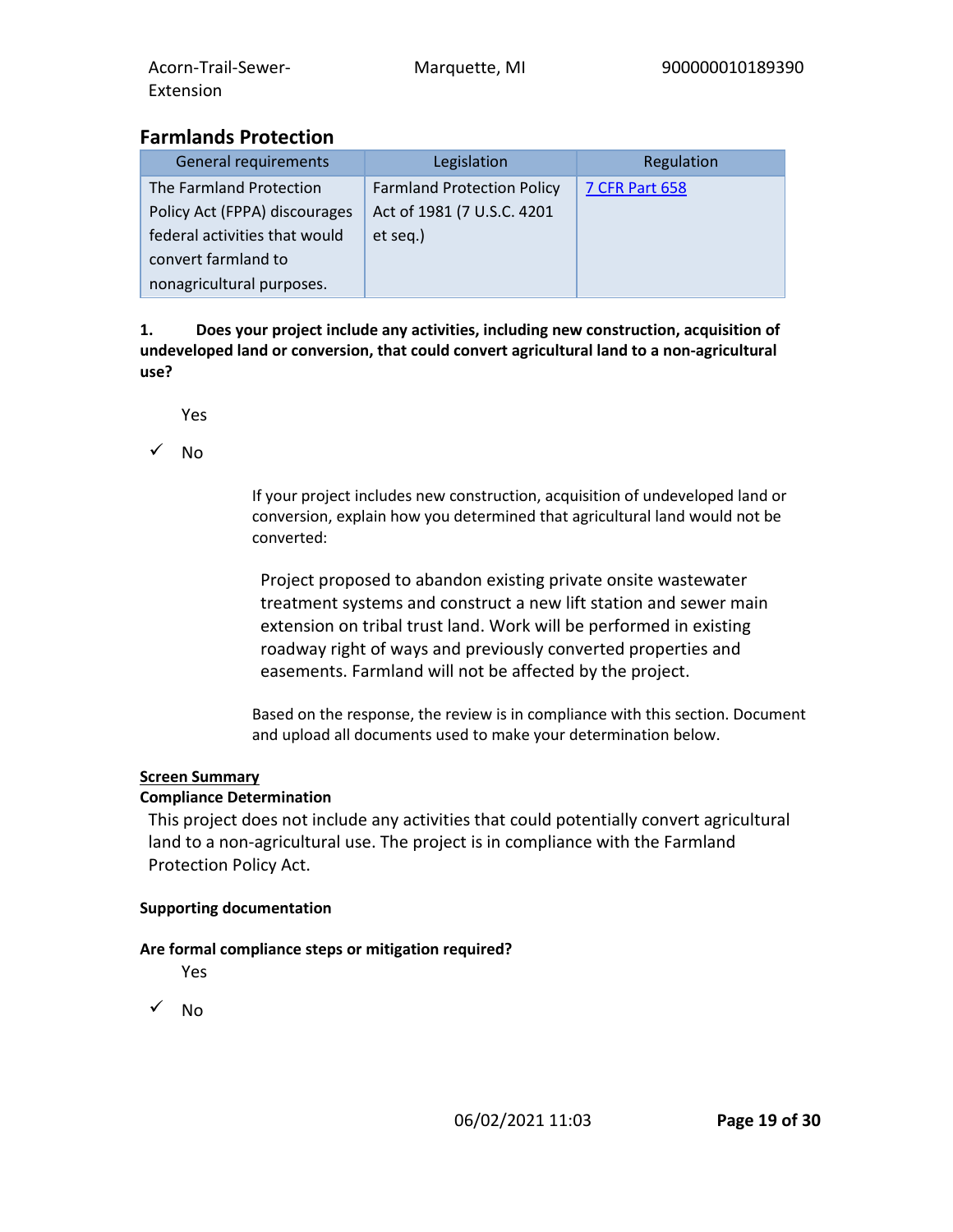| requires federal activities to |  |
|--------------------------------|--|
| avoid impacts to floodplains   |  |
| and to avoid direct and        |  |
| indirect support of floodplain |  |
| development to the extent      |  |
| practicable.                   |  |

## **1. Do any of the following exemptions apply? Select the applicable citation? [only one selection possible]**

- 55.12(c)(3) 55.12(c)(4) 55.12(c)(5) 55.12(c)(6) 55.12(c)(7) 55.12(c)(8) 55.12(c)(9) 55.12(c)(10) 55.12(c)(11)
- $\checkmark$  None of the above
- **2. Upload a FEMA/FIRM map showing the site here:**

# [Floodplain map.pdf](https://heros.hud.gov/heros/faces/downloadFile.xhtml?erUploadId=900000011003642)

The Federal Emergency Management Agency (FEMA) designates floodplains. The FEMA Map Service Center provides this information in the form of FEMA Flood Insurance Rate Maps (FIRMs). For projects in areas not mapped by FEMA, use **the best available information** to determine floodplain information. Include documentation, including a discussion of why this is the best available information for the site.

## **Does your project occur in a floodplain?**

 $\checkmark$  No

Based on the response, the review is in compliance with this section.

Yes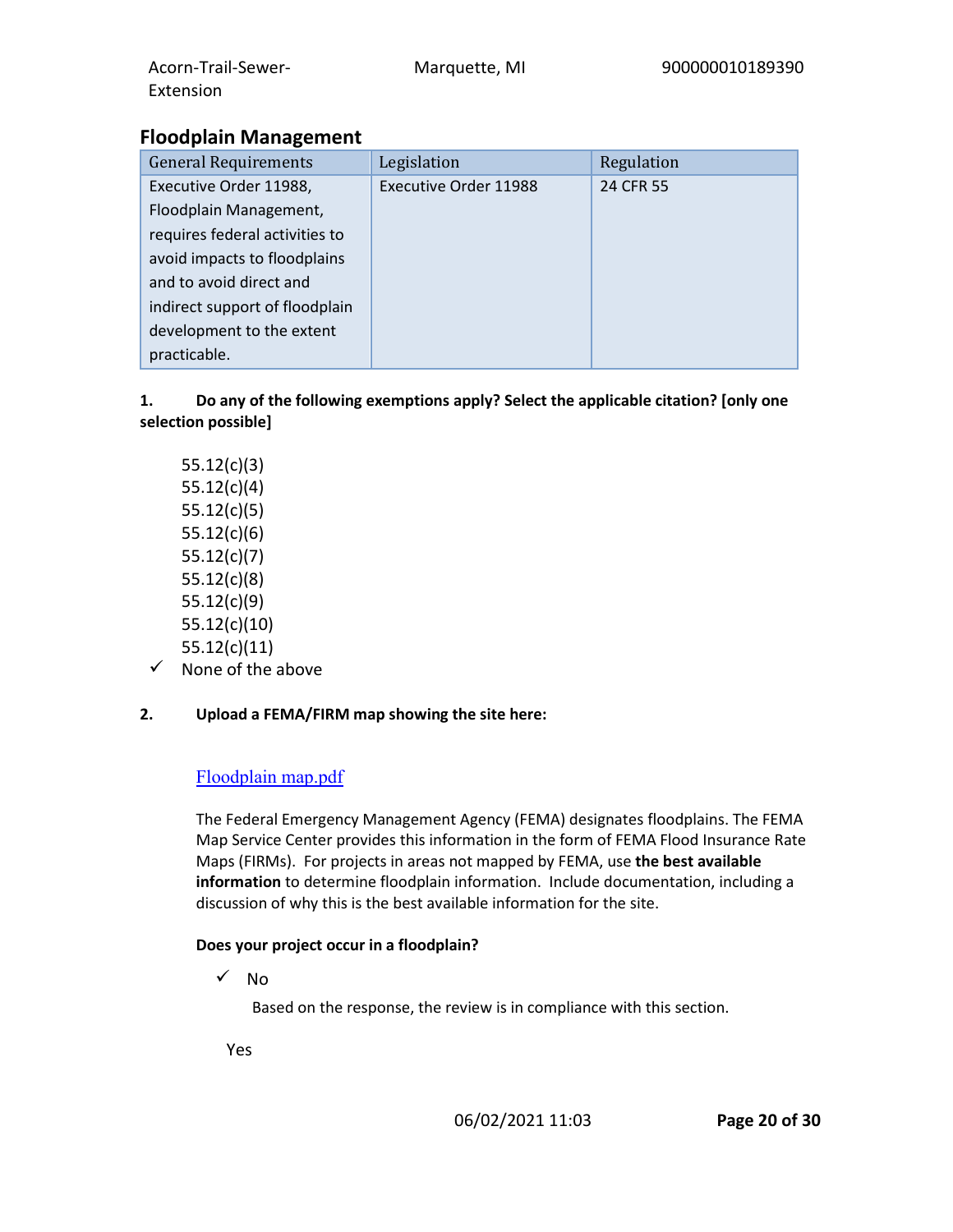# **Screen Summary**

# **Compliance Determination**

This project does not occur in a floodplain. The project is in compliance with Executive Order 11988.

#### **Supporting documentation**

#### **Are formal compliance steps or mitigation required?**

Yes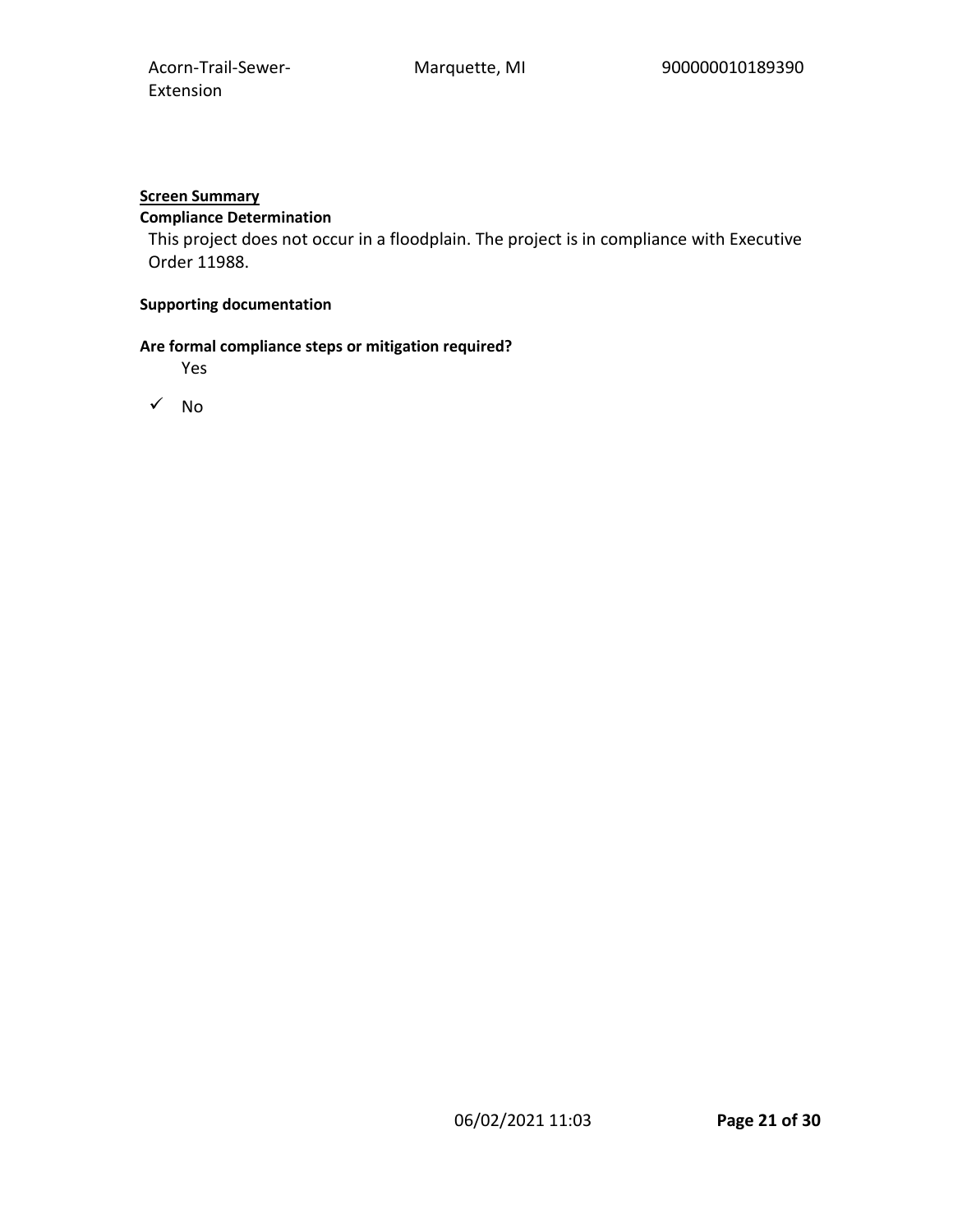| Acorn-Trail-Sewer-<br>Extension | Marquette, MI            | 900000010189390                          |
|---------------------------------|--------------------------|------------------------------------------|
| <b>Historic Preservation</b>    |                          |                                          |
| General requirements            | Legislation              | Regulation                               |
| Regulations under               | Section 106 of the       | 36 CFR 800 "Protection of Historic       |
| Section 106 of the              | <b>National Historic</b> | Properties"                              |
| <b>National Historic</b>        | <b>Preservation Act</b>  | http://www.access.gpo.gov/nara/cfr/waisi |
| <b>Preservation Act</b>         | (16 U.S.C. 470f)         | dx 10/36cfr800 10.html                   |
| (NHPA) require a                |                          |                                          |

#### *Threshold*

adverse effects

consultative process to identify historic properties, assess project impacts on them, and avoid, minimize, or mitigate

#### **Is Section 106 review required for your project?**

No, because the project consists solely of activities listed as exempt in a Programmatic Agreement (PA ). (See the PA Database to find applicable PAs.)

 $\checkmark$  No, because the project consists solely of activities included in a No Potential to Cause Effects memo or other determination [36 CFR 800.3(a)(1)].

Yes, because the project includes activities with potential to cause effects (direct or indirect).

#### **Threshold (b). Document and upload the memo or explanation/justification of the other determination below:**

Preliminary site investigation by Ashley Martinez on 7-31-2019 indicates no structures more than 50 years old present at the site. See attached Tribal Historic Preservation Office correspondence and supplementary review prepared by Alden Connor, Jr. Dated 8-12- 2020.

Based on the response, the review is in compliance with this section.

## **Screen Summary Compliance Determination**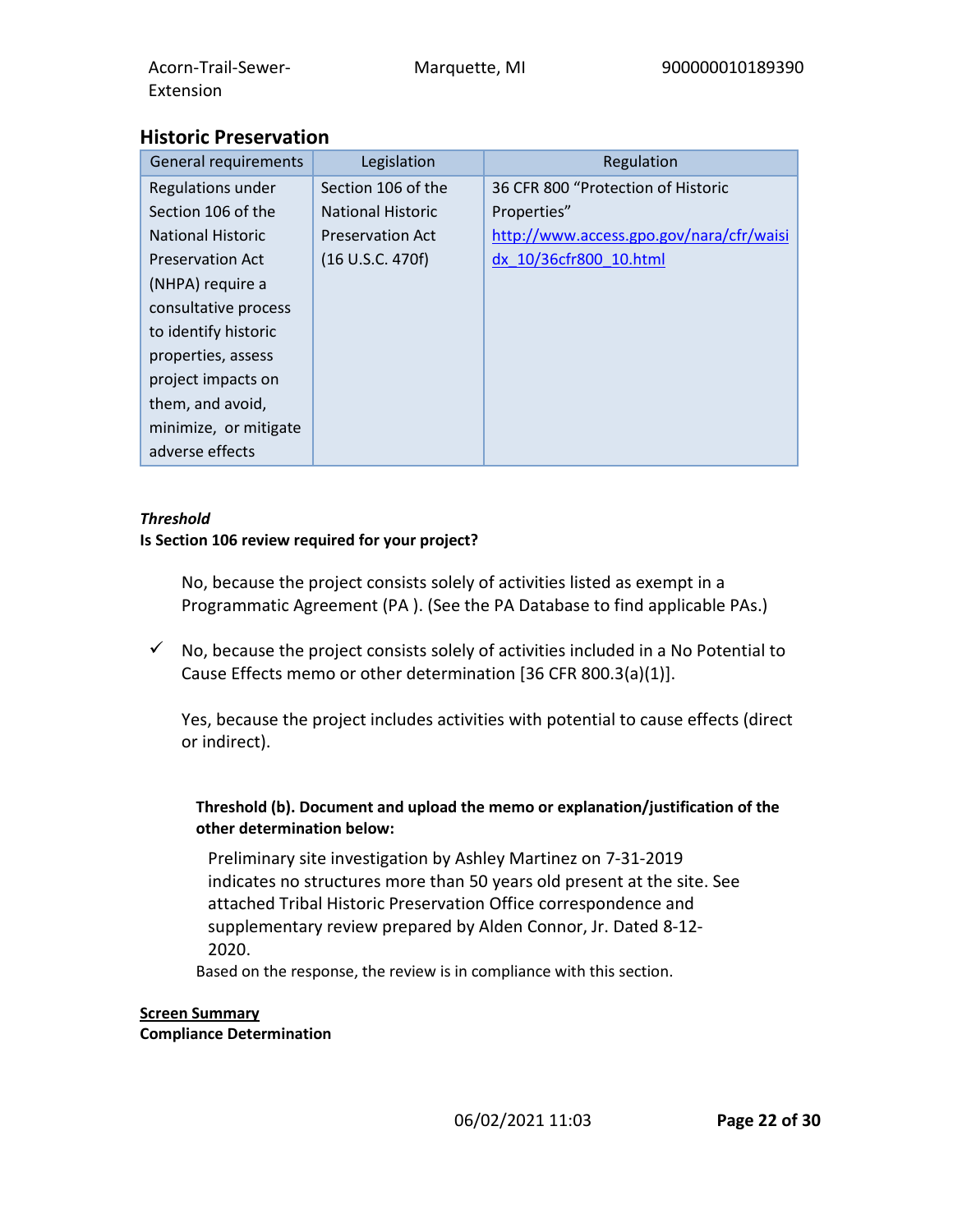Based on the project description the project has No Potential to Cause Effects. The project is in compliance with Section 106.

## **Supporting documentation**

## [THPO Acorn Trail Sewer.pdf](https://heros.hud.gov/heros/faces/downloadFile.xhtml?erUploadId=900000011003597)

#### **Are formal compliance steps or mitigation required?**

Yes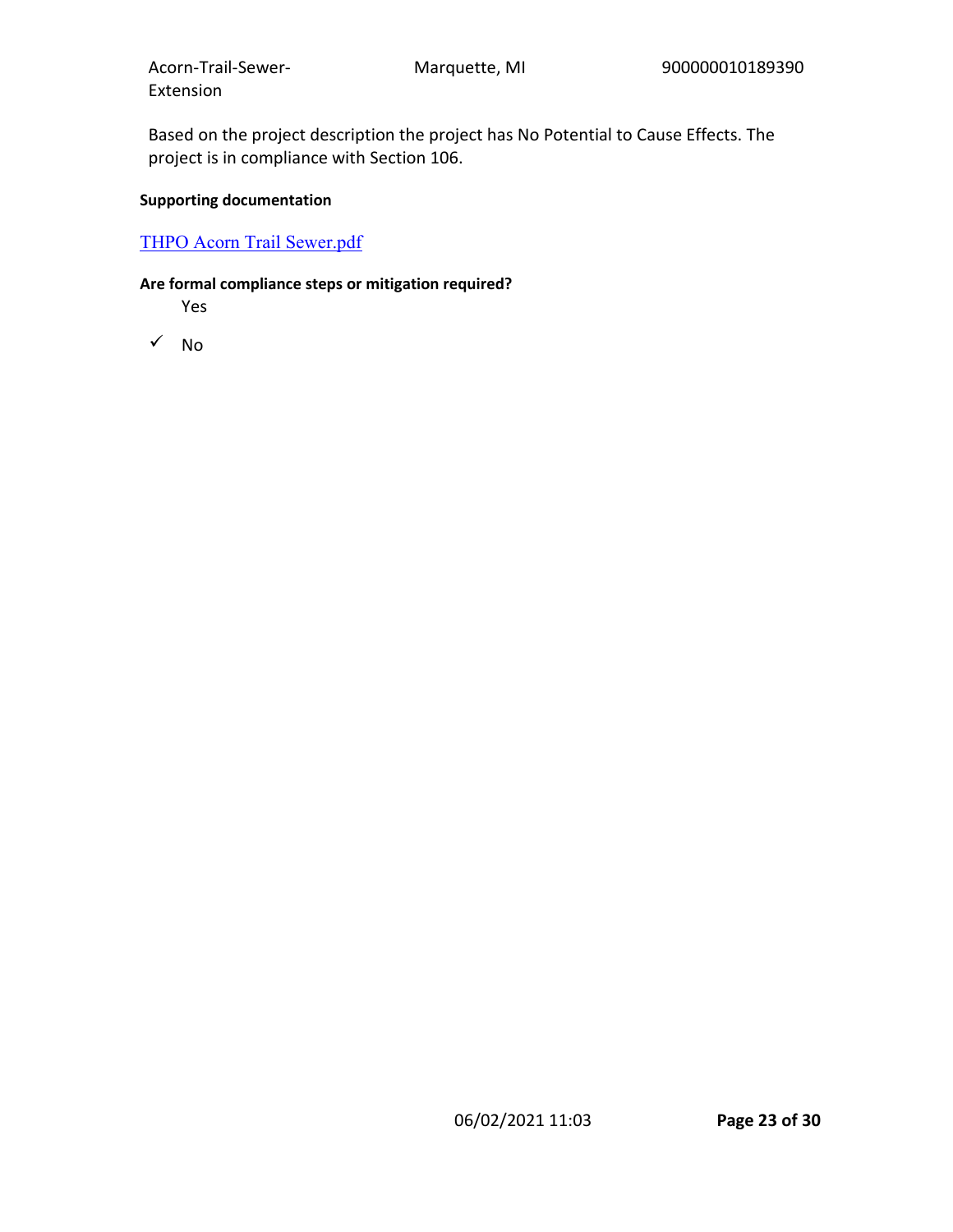# **Noise Abatement and Control**

| General requirements            | Legislation                            | Regulation      |
|---------------------------------|----------------------------------------|-----------------|
| HUD's noise regulations protect | Noise Control Act of 1972              | Title 24 CFR 51 |
| residential properties from     |                                        | Subpart B       |
| excessive noise exposure. HUD   | <b>General Services Administration</b> |                 |
| encourages mitigation as        | <b>Federal Management Circular</b>     |                 |
| appropriate.                    | 75-2: "Compatible Land Uses at         |                 |
|                                 | Federal Airfields"                     |                 |

## **1. What activities does your project involve? Check all that apply:**

New construction for residential use

Rehabilitation of an existing residential property

A research demonstration project which does not result in new construction or reconstruction

An interstate land sales registration

Any timely emergency assistance under disaster assistance provision or appropriations which are provided to save lives, protect property, protect public health and safety, remove debris and wreckage, or assistance that has the effect of restoring facilities substantially as they existed prior to the disaster

 $\checkmark$  None of the above

## **Screen Summary**

## **Compliance Determination**

Based on the project description, this project includes no activities that would require further evaluation under HUD's noise regulation. The project is in compliance with HUD's Noise regulation. Additional noise generated during project will be similar to other non-project related activities. Noise effects will typically be limited to the period of active construction and return to pre-project levels at the conclusion of the project

## **Supporting documentation**

## **Are formal compliance steps or mitigation required?**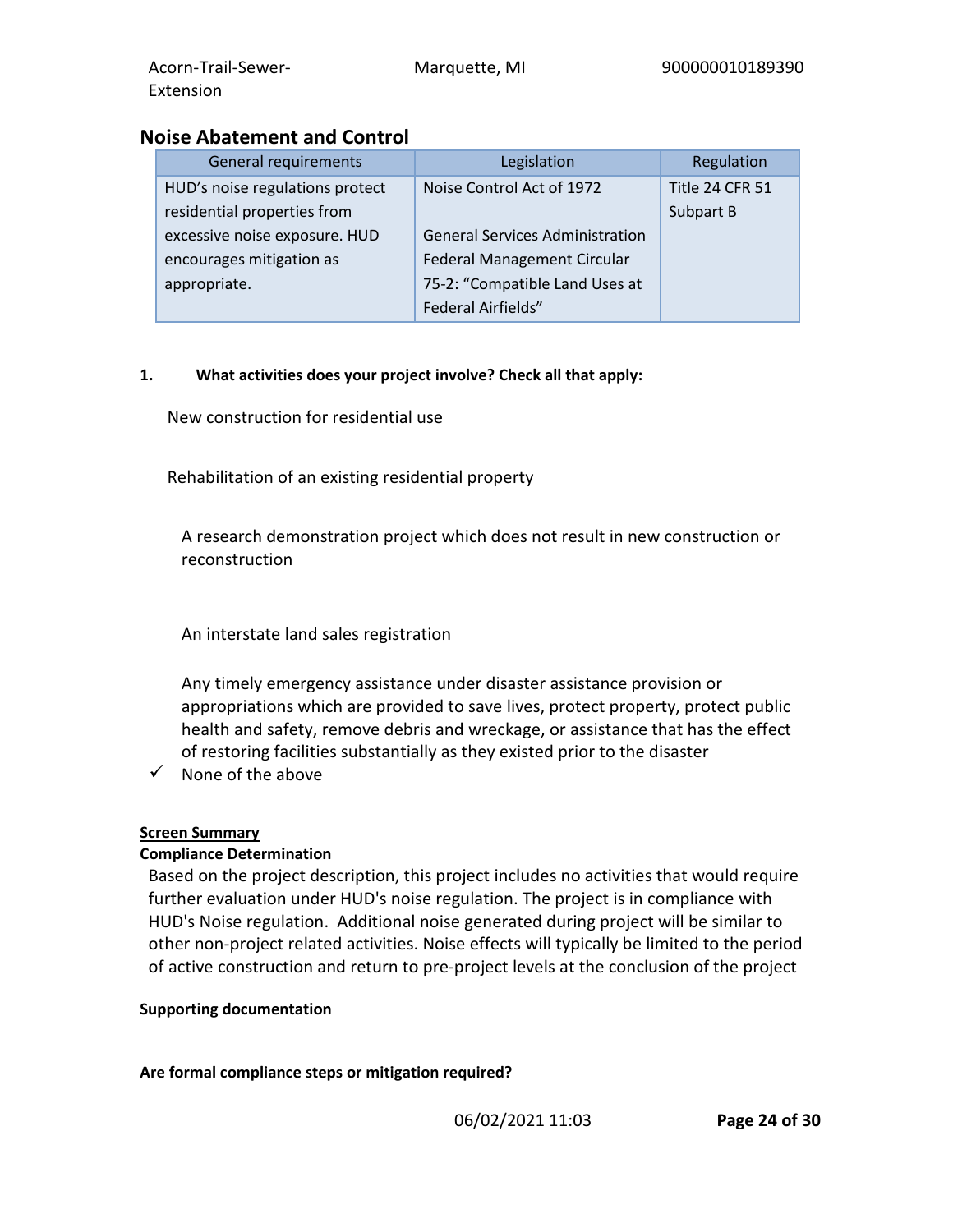Yes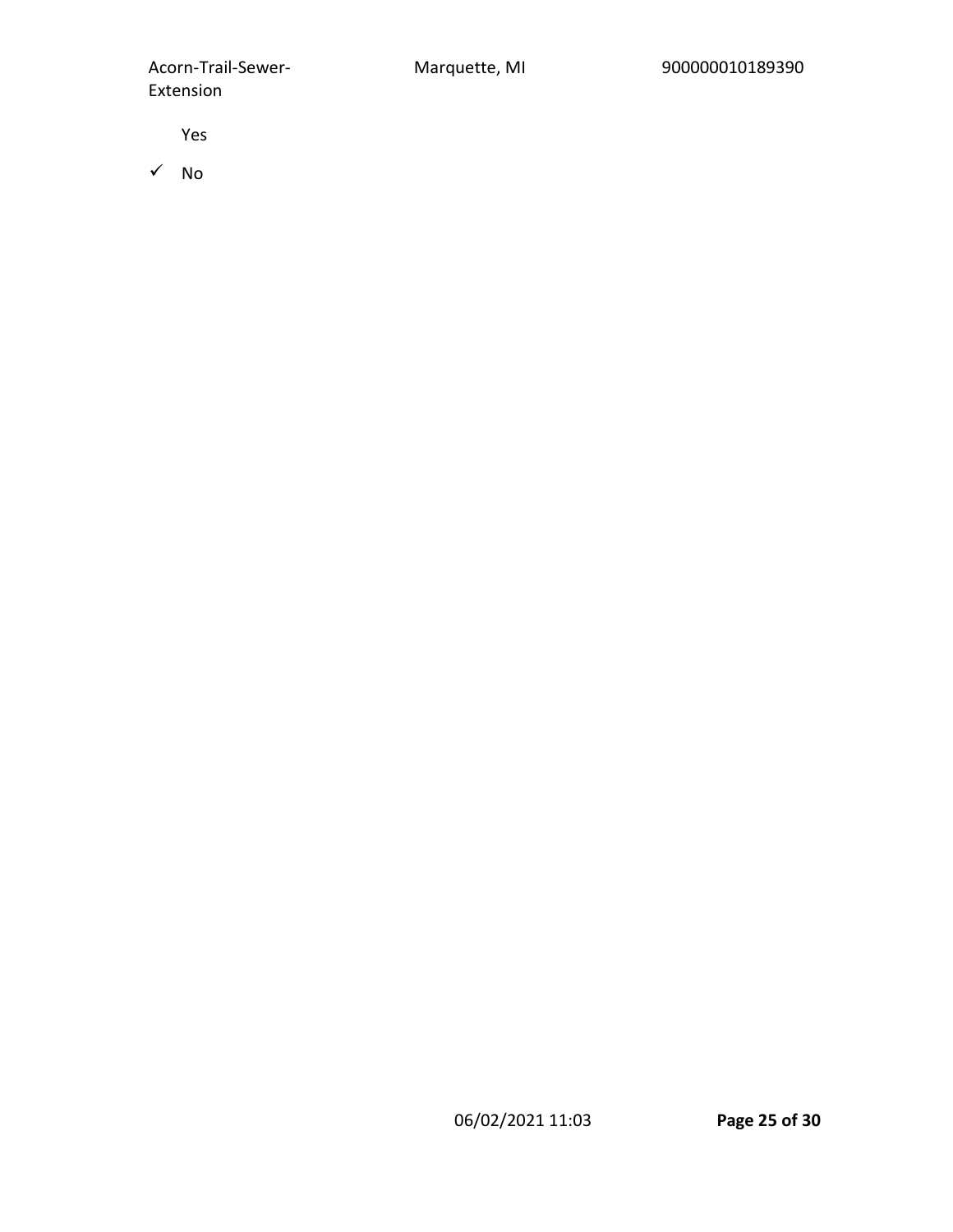# **Sole Source Aquifers**

| <b>General requirements</b>           | Legislation            | <b>Regulation</b> |
|---------------------------------------|------------------------|-------------------|
| The Safe Drinking Water Act of 1974   | Safe Drinking Water    | 40 CFR Part 149   |
| protects drinking water systems       | Act of 1974 (42 U.S.C. |                   |
| which are the sole or principal       | 201, 300f et seq., and |                   |
| drinking water source for an area     | 21 U.S.C. 349)         |                   |
| and which, if contaminated, would     |                        |                   |
| create a significant hazard to public |                        |                   |
| health.                               |                        |                   |

**1. Does the project consist solely of acquisition, leasing, or rehabilitation of an existing building(s)?**

 $\sqrt{ }$  Yes

Based on the response, the review is in compliance with this section.

No

#### **Screen Summary**

#### **Compliance Determination**

Based on the project description, the project consists of activities that are unlikely to have an adverse impact on groundwater resources. The project is in compliance with Sole Source Aquifer requirements. US EPA sole source aquifer map (attached). No sole source aquifers are located near the site.

#### **Supporting documentation**

## [EPA Aquifer.pdf](https://heros.hud.gov/heros/faces/downloadFile.xhtml?erUploadId=900000011003613)

## **Are formal compliance steps or mitigation required?**

Yes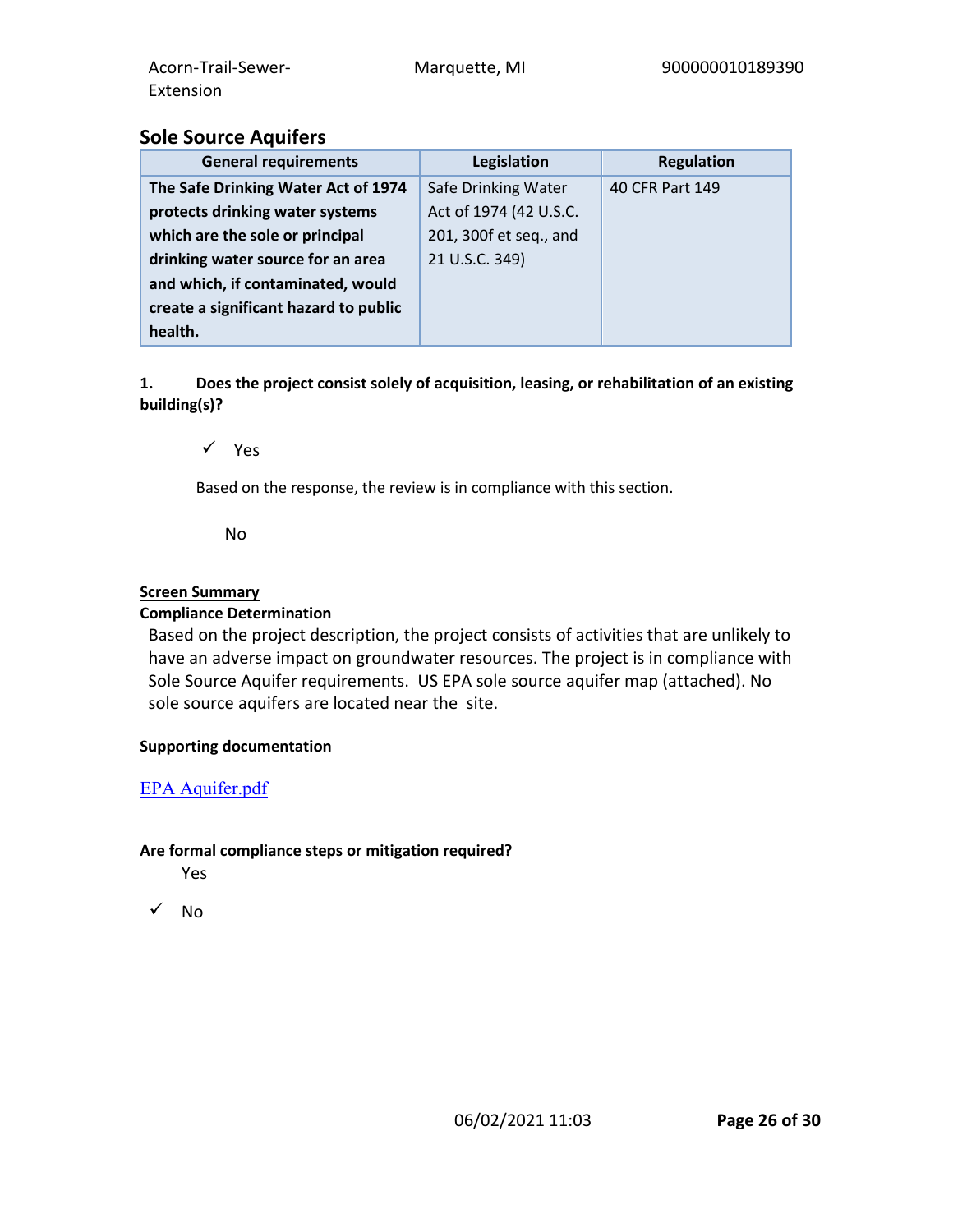# **Wetlands Protection**

| General requirements                           | Legislation            | Regulation          |
|------------------------------------------------|------------------------|---------------------|
| Executive Order 11990 discourages direct or    | <b>Executive Order</b> | 24 CFR 55.20 can be |
| indirect support of new construction impacting | 11990                  | used for general    |
| wetlands wherever there is a practicable       |                        | guidance regarding  |
| alternative. The Fish and Wildlife Service's   |                        | the 8 Step Process. |
| National Wetlands Inventory can be used as a   |                        |                     |
| primary screening tool, but observed or known  |                        |                     |
| wetlands not indicated on NWI maps must also   |                        |                     |
| be processed Off-site impacts that result in   |                        |                     |
| draining, impounding, or destroying wetlands   |                        |                     |
| must also be processed.                        |                        |                     |

**1. Does this project involve new construction as defined in Executive Order 11990, expansion of a building's footprint, or ground disturbance? The term "new construction" shall include draining, dredging, channelizing, filling, diking, impounding, and related activities and any structures or facilities begun or authorized after the effective date of the Order**

No

 $\checkmark$  Yes

**2. Will the new construction or other ground disturbance impact an on- or off-site wetland? The term "wetlands" means those areas that are inundated by surface or ground water with a frequency sufficient to support, and under normal circumstances does or would support, a prevalence of vegetative or aquatic life that requires saturated or seasonally saturated soil conditions for growth and reproduction. Wetlands generally include swamps, marshes, bogs, and similar areas such as sloughs, potholes, wet meadows, river overflows, mud flats, and natural ponds.**

**"Wetlands under E.O. 11990 include isolated and non-jurisdictional wetlands."**

 $\checkmark$  No, a wetland will not be impacted in terms of E.O. 11990's definition of new construction.

Based on the response, the review is in compliance with this section. Document and upload a map or any other relevant documentation below which explains your determination

Yes, there is a wetland that be impacted in terms of E.O. 11990's definition of new construction.

06/02/2021 11:03 **Page 27 of 30**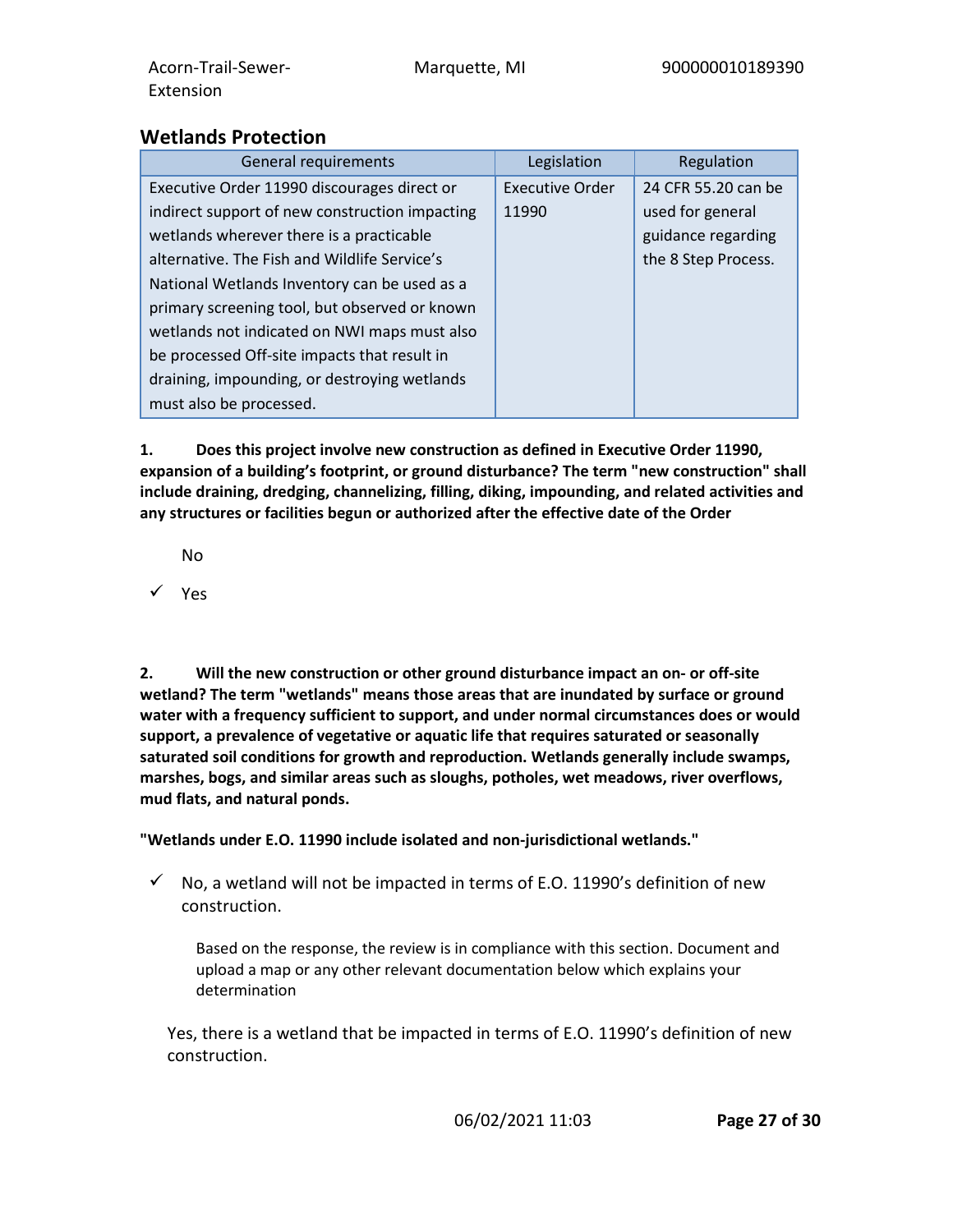## **Screen Summary**

## **Compliance Determination**

The project will not impact on- or off-site wetlands. The project is in compliance with Executive Order 11990. See attached FWS wetlands map showing no wetlands at the site

#### **Supporting documentation**

## [Wetland.pdf](https://heros.hud.gov/heros/faces/downloadFile.xhtml?erUploadId=900000011003629)

#### **Are formal compliance steps or mitigation required?**

Yes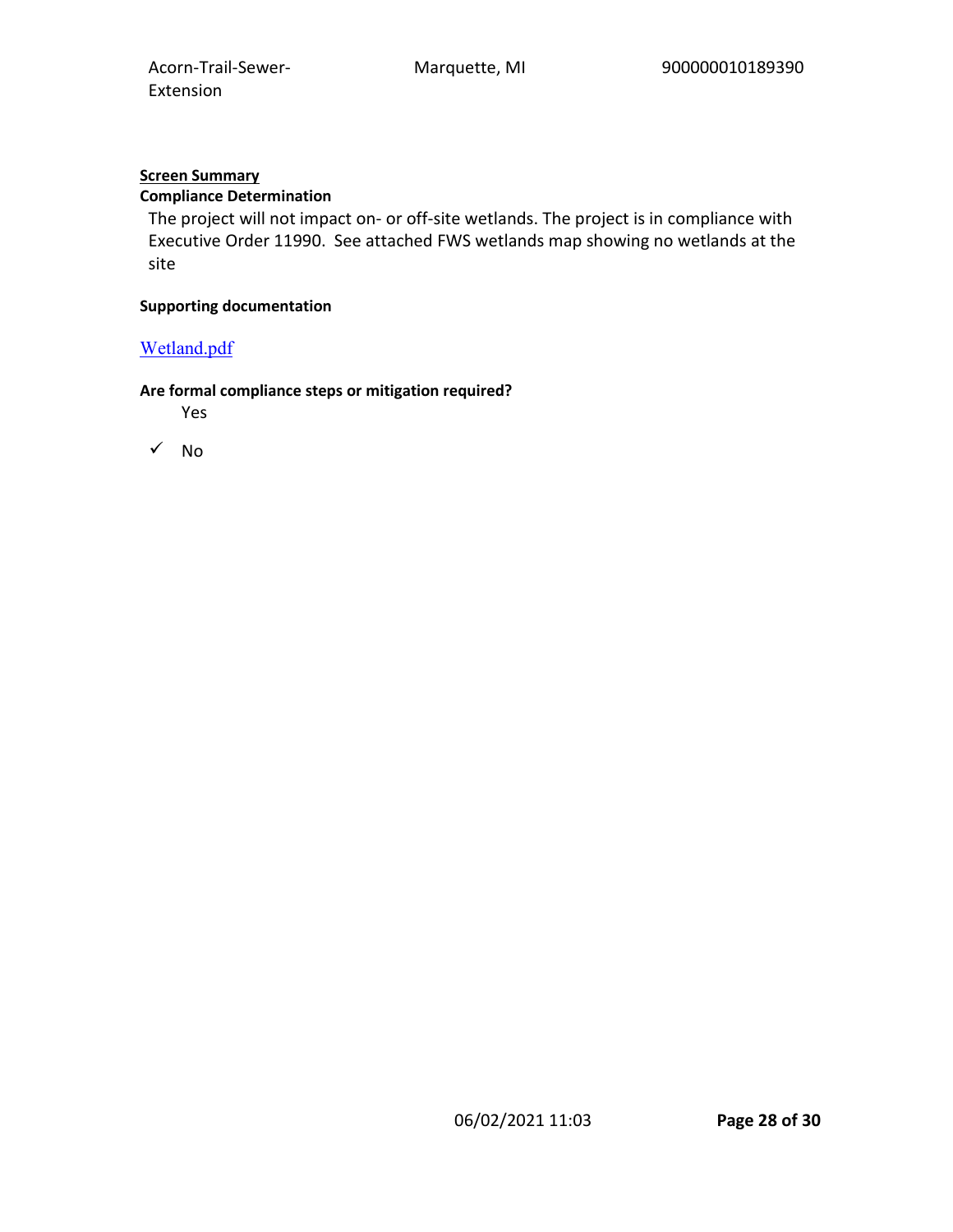#### **Wild and Scenic Rivers Act** General requirements and the sequence of the sequence of the Regulation The Wild and Scenic Rivers Act provides federal protection for certain free-flowing, wild, scenic and recreational rivers designated as components or potential components of the National Wild and Scenic Rivers System (NWSRS) from the effects of construction or development. The Wild and Scenic Rivers Act (16 U.S.C. 1271-1287), particularly section 7(b) and (c) (16 U.S.C. 1278(b) and (c)) 36 CFR Part 297

## **1. Is your project within proximity of a NWSRS river?**

 $\sqrt{N}$ 

Yes, the project is in proximity of a Designated Wild and Scenic River or Study Wild and Scenic River.

Yes, the project is in proximity of a Nationwide Rivers Inventory (NRI) River.

# **Screen Summary**

# **Compliance Determination**

This project is not within proximity of a NWSRS river. The project is in compliance with the Wild and Scenic Rivers Act. See attached National Wild and Scenic Rivers System and Nationwide Rivers maps showing no wild or scenic rivers near the site.

## **Supporting documentation**

# [Wild and Scenic map.pdf](https://heros.hud.gov/heros/faces/downloadFile.xhtml?erUploadId=900000011003730)

## **Are formal compliance steps or mitigation required?**

Yes

 $\sqrt{N_0}$